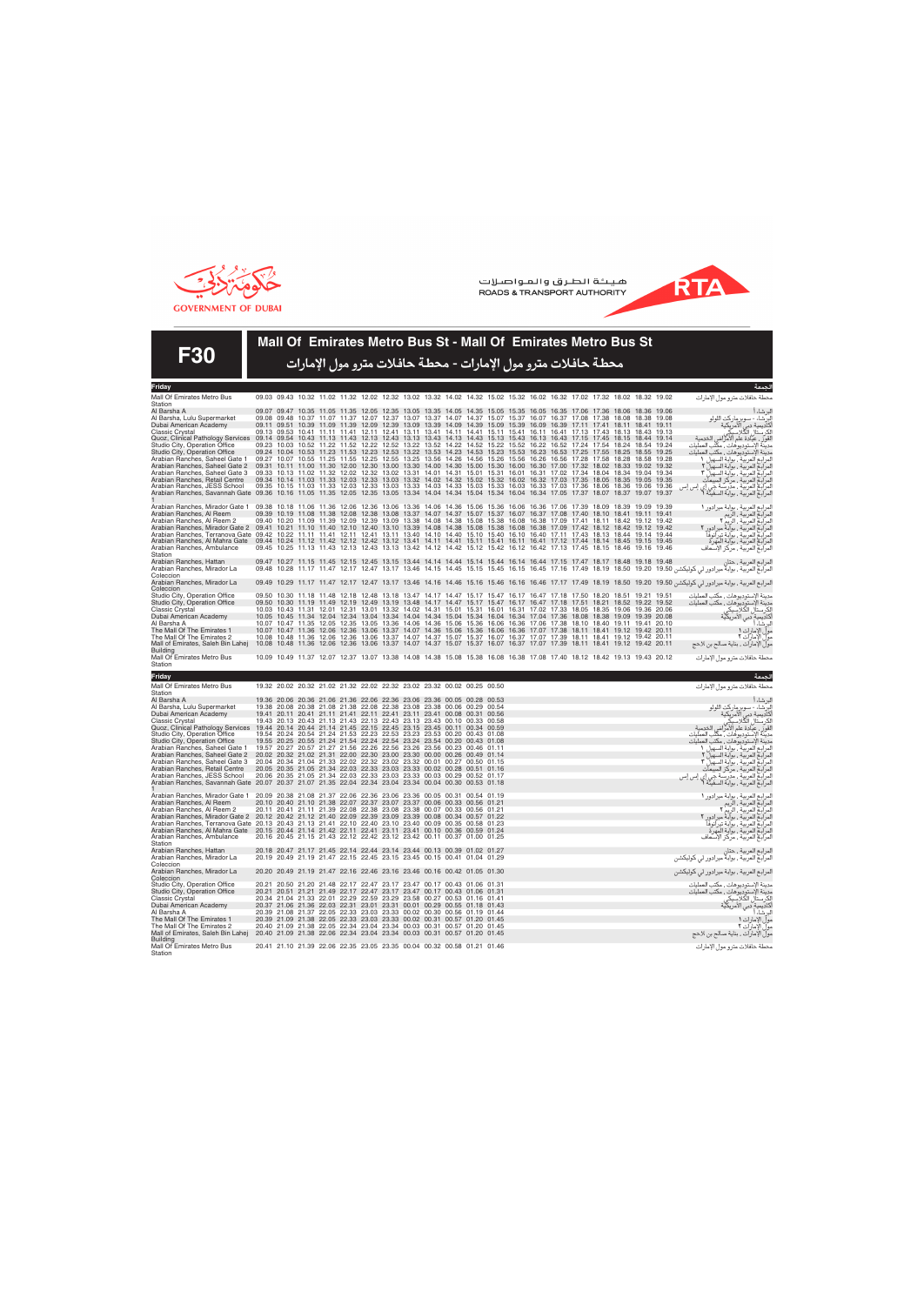



**F30**

### **Mall Of Emirates Metro Bus St - Mall Of Emirates Metro Bus St**

محطة حافلات مترو مول الإمارات - محطة حافلات مترو مول <u>ا</u>لإمارات

| <b>Sunday to Wednesday</b>                                                                                                                                                                      |                |                                                             |       |       |                                                                                                                                                                                                                                                    |       |                   |       |             |                                                                                                                                  |                         |       |                               |       |                                        |                                     |       |       |                                                                                                                                                                                                                                                 | من الاحد إلى الاربعاء |
|-------------------------------------------------------------------------------------------------------------------------------------------------------------------------------------------------|----------------|-------------------------------------------------------------|-------|-------|----------------------------------------------------------------------------------------------------------------------------------------------------------------------------------------------------------------------------------------------------|-------|-------------------|-------|-------------|----------------------------------------------------------------------------------------------------------------------------------|-------------------------|-------|-------------------------------|-------|----------------------------------------|-------------------------------------|-------|-------|-------------------------------------------------------------------------------------------------------------------------------------------------------------------------------------------------------------------------------------------------|-----------------------|
| Mall Of Emirates Metro Bus                                                                                                                                                                      | 05.00          |                                                             |       |       | 05.57 06.26 06.51 07.20 07.50 08.20 08.54 09.25 09.55 10.25 10.55 11.25 11.55 12.25 12.55 13.24 13.54 14.24                                                                                                                                        |       |                   |       |             |                                                                                                                                  |                         |       |                               |       |                                        |                                     |       |       | محطة حافلات مترو مول الإمارات                                                                                                                                                                                                                   |                       |
| Station                                                                                                                                                                                         |                |                                                             |       |       |                                                                                                                                                                                                                                                    |       |                   |       |             |                                                                                                                                  |                         |       |                               |       |                                        |                                     |       |       |                                                                                                                                                                                                                                                 |                       |
| Al Barsha A<br>Al Barsha, Lulu Supermarket                                                                                                                                                      | 05.02<br>05.04 | $\sim$                                                      |       |       | 06.00 06.29 06.54 07.24 07.54 08.24 08.58 09.29 09.59 10.29 10.59 11.29 11.59 12.29 12.59 13.28 13.58 14.28<br>06.01 06.31 06.56 07.26 07.56 08.26 09.00 09.30 10.00 10.30 11.00 11.30                                                             |       |                   |       |             |                                                                                                                                  |                         |       | 12.00                         | 12.30 | 13.00                                  | 13.30                               | 14.00 | 14.30 | لبرشاء أ<br>الرشاء - سوبر ماركت اللولو<br>كاديمية دبي الأمريكية<br>لا- رستال الكلاسيكي .<br>لا-                                                                                                                                                 |                       |
| Dubai American Academy                                                                                                                                                                          | 05.05          |                                                             |       |       | 06.04 06.34 06.59 07.29 07.59 08.29 09.03 09.33 10.03 10.33 11.03 11.33 12.03 12.33 13.03 13.34 14.04 14.34                                                                                                                                        |       |                   |       |             |                                                                                                                                  |                         |       |                               |       |                                        |                                     |       |       |                                                                                                                                                                                                                                                 |                       |
| Classic Crystal                                                                                                                                                                                 | 05.07          | $\overline{\phantom{m}}$<br>$\hspace{0.1mm}-\hspace{0.1mm}$ |       |       | 06.05 06.36 07.01 07.31 08.01 08.31 09.05 09.35 10.05 10.35 11.05 11.35                                                                                                                                                                            |       |                   |       |             |                                                                                                                                  |                         |       |                               |       |                                        | 12.05 12.35 13.05 13.36 14.06 14.36 |       |       |                                                                                                                                                                                                                                                 |                       |
| Quoz, Clinical Pathology Services<br>Studio City, Operation Office                                                                                                                              | 05.08          |                                                             |       |       | 06.07 06.38 07.03 07.34 08.04 08.34 09.07 09.37 10.07 10.37 11.07 11.37 12.07 12.37 13.07 13.38 14.08 14.38<br>05.18 05.48 06.17 06.48 07.17 07.48 08.18 08.48 09.18 09.48 10.18 10.48 11.18 11.48                                                 |       |                   |       |             |                                                                                                                                  |                         |       |                               |       |                                        | 12.18 12.48 13.18 13.48 14.18 14.48 |       |       | لقورٌ ، عيادة علم الأمراض الخدمية<br>مدينة الإستوديوهات ، مكّتب العمليات                                                                                                                                                                        |                       |
| Studio City, Operation Office                                                                                                                                                                   |                |                                                             |       |       | 05.19 05.48 06.18 06.48 07.18 07.48 08.18 08.48 09.18                                                                                                                                                                                              |       |                   |       |             | 09.48 10.18                                                                                                                      | 10.48 11.18 11.48       |       | 12.18                         | 12.48 |                                        | 13.18 13.48 14.18 14.48             |       |       | مدينة الإستوديوهات ، مكتب العمليات                                                                                                                                                                                                              |                       |
| Arabian Ranches, Saheel Gate 1                                                                                                                                                                  |                |                                                             |       |       | 05.21 05.51 06.20 06.51 07.20 07.51 08.21 08.51 09.21 09.51 10.21 10.51 11.21 11.51 12.21 12.51 13.21 13.51 14.21                                                                                                                                  |       |                   |       |             |                                                                                                                                  |                         |       |                               |       |                                        |                                     |       | 14.51 |                                                                                                                                                                                                                                                 |                       |
| Arabian Ranches, Saheel Gate 2                                                                                                                                                                  |                |                                                             |       |       | 05.26 05.55 06.24 06.55 07.24 07.55 08.25 08.55 09.25 09.55 10.25 10.55 11.25 11.55 12.25 12.55 13.25 13.55 14.25 14.55                                                                                                                            |       |                   |       |             |                                                                                                                                  |                         |       |                               |       |                                        |                                     |       |       | مدينه اوستونيومنت، منسب انعميسا<br>المراجع العربية ، بوابة السهيل ٢<br>لمرابع العربية ، بوابة السهيل ٢<br>المرابع العربية ، بركز السيعات<br>المرابع العربية ، مررسة جي إي إس إس<br>لمرابع العربية ، بورسة السفينة ؟<br>لمرابع العربية ، بوابة ا |                       |
| Arabian Ranches, Saheel Gate 3<br>Arabian Ranches, Retail Centre                                                                                                                                |                |                                                             |       |       | 05.28 05.57 06.25 06.56 07.26 07.56 08.26 08.56 09.26<br>05.29 05.58 06.26 06.57 07.27 07.57 08.27 08.57 09.27 09.57 10.27 10.57 11.27 11.57 12.27                                                                                                 |       |                   |       |             | 09.56 10.26                                                                                                                      | 10.56 11.26 11.56       |       | 12.26                         | 12.56 | 13.26 13.56                            | 12.57 13.27 13.57 14.27 14.57       | 14.26 | 14.56 |                                                                                                                                                                                                                                                 |                       |
| Arabian Ranches, JESS School                                                                                                                                                                    |                |                                                             |       |       | 05.30 05.59 06.27 06.57 07.27 07.58 08.28 08.58 09.28                                                                                                                                                                                              |       |                   |       |             | 09.58 10.28                                                                                                                      | 10.58 11.28             | 11.58 | 12.28                         | 12.58 | 13.28                                  | 13.58                               | 14.28 | 14.58 |                                                                                                                                                                                                                                                 |                       |
| Arabian Ranches, Savannah Gate 05.31 06.00 06.28 06.59 07.28 07.59 08.29 08.59 09.29                                                                                                            |                |                                                             |       |       |                                                                                                                                                                                                                                                    |       |                   |       |             | 09.59 10.29 10.59 11.29 11.59 12.29 12.59 13.29 13.59 14.29                                                                      |                         |       |                               |       |                                        |                                     |       | 14.59 |                                                                                                                                                                                                                                                 |                       |
|                                                                                                                                                                                                 |                |                                                             |       |       |                                                                                                                                                                                                                                                    |       |                   |       |             |                                                                                                                                  |                         |       |                               |       |                                        |                                     |       |       |                                                                                                                                                                                                                                                 |                       |
| Arabian Ranches, Mirador Gate 1<br>Arabian Ranches, Al Reem                                                                                                                                     |                |                                                             |       |       | 05.33 06.01 06.29 07.00 07.30 08.00 08.30 09.00 09.30 10.00 10.30 11.00 11.30 12.00 12.30 13.00 13.30 14.00 14.30 15.00<br>05.34 06.03 06.30 07.01 07.31 08.02 08.32 09.02 09.32 10.02 10.32 11.02 11.32 12.02 12.32 13.02 13.32 14.02 14.32 15.02 |       |                   |       |             |                                                                                                                                  |                         |       |                               |       |                                        |                                     |       |       | لمرابع العربية ، بوابة ميرادور ١<br>لمرابع العربية ، الريم<br>لمرابع العربية ، الريم ؟<br>لمرابع العربية ، بوابة تيرانوفا<br>لمرابع العربية ، بوابة المهرة<br>لمرابع العربية ، برابة المهرة                                                     |                       |
| Arabian Ranches, Al Reem 2                                                                                                                                                                      |                |                                                             |       |       | 05.35 06.04 06.31 07.02 07.32 08.03 08.33 09.03 09.33 10.03 10.33 11.03 11.33 12.03                                                                                                                                                                |       |                   |       |             |                                                                                                                                  |                         |       | 12.33                         |       |                                        | 13.03 13.33 14.03 14.33 15.03       |       |       |                                                                                                                                                                                                                                                 |                       |
| Arabian Ranches, Mirador Gate 2 05.36 06.04 06.32 07.03 07.33 08.03 08.33 09.03 09.33 10.03 10.33 11.03 11.33 12.03 12.03 12.33 13.03 13.33 14.03 14.33 15.03                                   |                |                                                             |       |       |                                                                                                                                                                                                                                                    |       |                   |       |             |                                                                                                                                  |                         |       |                               |       |                                        |                                     |       |       |                                                                                                                                                                                                                                                 |                       |
| Arabian Ranches, Terranova Gate 05.37<br>Arabian Ranches, Al Mahra Gate 05.39 06.07 06.34 07.05 07.35 08.06 08.36 09.06 09.36 10.06 10.36 11.06 11.36 12.06 12.36 13.06 13.36 14.06 14.36 15.06 |                |                                                             |       |       | 06.06 06.33 07.04 07.34 08.04 08.34 09.04 09.34 10.04 10.34 11.04 11.34 12.04 12.34                                                                                                                                                                |       |                   |       |             |                                                                                                                                  |                         |       |                               |       |                                        | 13.04 13.34 14.04 14.34 15.04       |       |       |                                                                                                                                                                                                                                                 |                       |
| Arabian Ranches, Ambulance                                                                                                                                                                      |                |                                                             |       |       | 05.40 06.08 06.35 07.06 07.36 08.06 08.36 09.06 09.36 10.06 10.36 11.06 11.36 12.06 12.36                                                                                                                                                          |       |                   |       |             |                                                                                                                                  |                         |       |                               |       |                                        | 13.06 13.36 14.06 14.36 15.06       |       |       |                                                                                                                                                                                                                                                 |                       |
| Station                                                                                                                                                                                         |                |                                                             |       |       |                                                                                                                                                                                                                                                    |       |                   |       |             |                                                                                                                                  |                         |       |                               |       |                                        |                                     |       |       |                                                                                                                                                                                                                                                 |                       |
| Arabian Ranches, Hattan                                                                                                                                                                         |                |                                                             |       |       | 05.41 06.09 06.36 07.08 07.38 08.08 08.38 09.08 09.38 10.08 10.38 11.08 11.38 12.08 12.38 13.08 13.38 14.08 14.38 15.08                                                                                                                            |       |                   |       |             |                                                                                                                                  |                         |       |                               |       |                                        |                                     |       |       |                                                                                                                                                                                                                                                 |                       |
| Arabian Ranches, Mirador La<br>Coleccion                                                                                                                                                        |                |                                                             |       |       |                                                                                                                                                                                                                                                    |       |                   |       |             |                                                                                                                                  |                         |       |                               |       |                                        |                                     |       |       |                                                                                                                                                                                                                                                 |                       |
| Arabian Ranches, Mirador La                                                                                                                                                                     |                |                                                             |       |       |                                                                                                                                                                                                                                                    |       |                   |       |             |                                                                                                                                  |                         |       |                               |       |                                        |                                     |       |       | لمرابع العربية ، بوابة ميرادور لي كوليكشن 15.10 14.40 14.40 12.10 12.40 11.10 11.40 12.10 12.40 13.10 13.40 15.10 15.10 15.10 16.38 17.11 17.41 18.11 18.41 19.10 19.40 16.12 11.10 11.40 12.10 12.40 15.10 15.10 15.10 15.10                   |                       |
| Coleccion                                                                                                                                                                                       |                |                                                             |       |       |                                                                                                                                                                                                                                                    |       |                   |       |             |                                                                                                                                  |                         |       |                               |       |                                        |                                     |       |       |                                                                                                                                                                                                                                                 |                       |
| Studio City, Operation Office                                                                                                                                                                   |                |                                                             |       |       | 05.43 06.12 06.39 07.12 07.42 08.12 08.42 09.11 09.41 10.11 10.41 11.11 11.41 12.11 12.41                                                                                                                                                          |       |                   |       |             |                                                                                                                                  |                         |       |                               |       |                                        | 13.11 13.41 14.11 14.41 15.11       |       |       | مدينة الإستوديوهات ، مكتب العمليات                                                                                                                                                                                                              |                       |
| Studio City, Operation Office<br>Classic Crystal                                                                                                                                                |                |                                                             |       |       | 05.43 06.12 06.39 07.12 07.42 08.13 08.43 09.12 09.42 10.12 10.42 11.12 11.42 12.12 12.42 13.12 13.42 14.12 14.42 15.12<br>05.56 06.28 06.55 07.27 07.57 08.27 08.57 09.27 09.57 10.27 10.57 11.27 11.57 12.27                                     |       |                   |       |             |                                                                                                                                  |                         |       | 12.57                         |       |                                        | 13.27 13.58 14.28 14.58 15.28       |       |       |                                                                                                                                                                                                                                                 |                       |
| Dubai American Academy                                                                                                                                                                          |                |                                                             |       |       | 05.59 06.31 06.58 07.30 08.00 08.30 09.00 09.30 10.00 10.30 11.00 11.30 12.00 12.30                                                                                                                                                                |       |                   |       |             |                                                                                                                                  |                         |       | 13.00                         |       |                                        | 13.30 14.01 14.31 15.01 15.31       |       |       | صية<br>مدينة الإستوديوهات ، مكتب العمليات<br>لكرستال الكلاسيكي<br>كاديمية دبي الأمريكية<br>لبرشاء :                                                                                                                                             |                       |
| Al Barsha A                                                                                                                                                                                     |                |                                                             |       |       | 06.01 06.33 07.00 07.32 08.02 08.32 09.02 09.32 10.02 10.32 11.02 11.32 12.02 12.32                                                                                                                                                                |       |                   |       |             |                                                                                                                                  |                         |       |                               |       |                                        | 13.02 13.32 14.03 14.33 15.03 15.33 |       |       |                                                                                                                                                                                                                                                 |                       |
| The Mall Of The Emirates 1                                                                                                                                                                      |                |                                                             |       |       | 06.01 06.34 07.01 07.32 08.02 08.33 09.03 09.33 10.03 10.03 11.03 11.03 12.03 12.03 13.03 13.03 14.03 14.03 15.03 15.03                                                                                                                            |       |                   |       |             |                                                                                                                                  |                         |       |                               |       |                                        |                                     |       |       |                                                                                                                                                                                                                                                 | مولّ الإمارات ١       |
| The Mall Of The Emirates 2<br>Mall of Emirates, Saleh Bin Lahej                                                                                                                                 |                |                                                             |       |       | 06.02 06.34 07.01 07.33 08.03 08.33 09.03 09.33 10.03 10.03 11.03 11.03 12.03 12.03 13.03 13.03 14.04 14.34 15.04 15.34<br>06.02 06.35 07.02 07.33 08.03 08.33 09.03 09.33 10.03 10.33 11.03 11.33 12.03 12.33 13.03 13.33 14.04 14.34 15.04 15.34 |       |                   |       |             |                                                                                                                                  |                         |       |                               |       |                                        |                                     |       |       | مول الإمارات ٢<br>مول الإمارات , بناية صالح بن لاحج                                                                                                                                                                                             |                       |
| <b>Building</b>                                                                                                                                                                                 |                |                                                             |       |       |                                                                                                                                                                                                                                                    |       |                   |       |             |                                                                                                                                  |                         |       |                               |       |                                        |                                     |       |       |                                                                                                                                                                                                                                                 |                       |
| Mall Of Emirates Metro Bus                                                                                                                                                                      |                |                                                             |       |       | 06.03 06.36 07.03 07.34 08.04 08.34 09.04 09.34 10.04 10.34 11.04 11.34 12.04 12.34 13.04 13.34 14.05 14.35 15.05 15.35                                                                                                                            |       |                   |       |             |                                                                                                                                  |                         |       |                               |       |                                        |                                     |       |       | محطة حافلات مترو مول الإمارات                                                                                                                                                                                                                   |                       |
| Station                                                                                                                                                                                         |                |                                                             |       |       |                                                                                                                                                                                                                                                    |       |                   |       |             |                                                                                                                                  |                         |       |                               |       |                                        |                                     |       |       |                                                                                                                                                                                                                                                 |                       |
|                                                                                                                                                                                                 |                |                                                             |       |       |                                                                                                                                                                                                                                                    |       |                   |       |             |                                                                                                                                  |                         |       |                               |       |                                        |                                     |       |       |                                                                                                                                                                                                                                                 |                       |
| <b>Sunday to Wednesday</b>                                                                                                                                                                      |                |                                                             |       |       |                                                                                                                                                                                                                                                    |       |                   |       |             |                                                                                                                                  |                         |       |                               |       |                                        |                                     |       |       |                                                                                                                                                                                                                                                 |                       |
|                                                                                                                                                                                                 |                |                                                             |       |       | 14.54 15.24 15.54 16.24 16.53 17.22 17.52 18.22 18.55 19.28 19.58 20.28 20.58 21.29 21.59 22.29 23.06 23.53                                                                                                                                        |       |                   |       |             |                                                                                                                                  |                         |       |                               |       |                                        |                                     |       |       |                                                                                                                                                                                                                                                 | من الأحد إلى الأربعاء |
| Mall Of Emirates Metro Bus<br>Station                                                                                                                                                           |                |                                                             |       |       |                                                                                                                                                                                                                                                    |       |                   |       |             |                                                                                                                                  |                         |       |                               |       |                                        |                                     |       |       | محطة حافلات مترو مول الإمارات                                                                                                                                                                                                                   |                       |
| Al Barsha A                                                                                                                                                                                     |                |                                                             |       |       | 14.58 15.28 15.58 16.28 16.58 17.27 17.57 18.27 19.00 19.32 20.02 20.32 21.02 21.33 22.03 22.33 23.09 23.56                                                                                                                                        |       |                   |       |             |                                                                                                                                  |                         |       |                               |       |                                        |                                     |       |       |                                                                                                                                                                                                                                                 | لبر شاء أ             |
| Al Barsha, Lulu Supermarket                                                                                                                                                                     |                |                                                             |       |       | 15.00 15.30 16.00 16.30 17.00 17.30 18.00 18.30 19.03 19.34 20.04 20.34 21.04 21.34 22.05 22.35 23.11 23.58                                                                                                                                        |       |                   |       |             |                                                                                                                                  |                         |       |                               |       |                                        |                                     |       |       |                                                                                                                                                                                                                                                 |                       |
| Dubai American Academy                                                                                                                                                                          |                |                                                             |       |       | 15.04 15.34 16.04 16.34 17.03 17.33 18.03 18.33 19.06 19.37 20.07 20.37 21.07 21.37 22.07 22.37 23.14 00.01<br>15.06 15.36 16.06 16.36 17.06 17.36 18.06 18.36 19.09 19.39 20.09 20.39 21.09 21.39 22.09 22.39 23.16 00.03                         |       |                   |       |             |                                                                                                                                  |                         |       |                               |       |                                        |                                     |       |       |                                                                                                                                                                                                                                                 |                       |
| Classic Crystal<br>Quoz, Clinical Pathology Services                                                                                                                                            |                |                                                             |       |       | 15.08 15.38 16.08 16.38 17.08 17.38 18.08 18.38 19.11 19.41 20.11 20.41 21.11 21.41 22.11 22.41 23.17 00.04                                                                                                                                        |       |                   |       |             |                                                                                                                                  |                         |       |                               |       |                                        |                                     |       |       | برساء -<br>لبرشاء - سوبر ماركت اللولو<br>كاديمية دبي الأمريكية<br>لكرستال الكلاسيكي                                                                                                                                                             |                       |
| Studio City, Operation Office                                                                                                                                                                   |                |                                                             |       |       | 15.18 15.48 16.18 16.48 17.18 17.48 18.18 18.48 19.21                                                                                                                                                                                              |       |                   |       |             | 19.51 20.21                                                                                                                      | 20.51 21.21 21.51 22.21 |       |                               |       | 22.51 23.27 00.14                      |                                     |       |       | لقور ، عيادة علم الأمراض الخدمية<br>مدينة الإستوديوهات ، مكّتب العمليات                                                                                                                                                                         |                       |
| Studio City, Operation Office                                                                                                                                                                   |                |                                                             |       |       | 15.18 15.48 16.18 16.48 17.18 17.48 18.18 18.48 19.21 19.51 20.21 20.51 21.21 21.51 22.21 22.51 23.28 00.15                                                                                                                                        |       |                   |       |             |                                                                                                                                  | 20.54 21.24 21.54 22.24 |       |                               |       |                                        |                                     |       |       | مدينة الإستوديوهات ، مكتب العمليات                                                                                                                                                                                                              |                       |
| Arabian Ranches, Saheel Gate 1<br>Arabian Ranches, Saheel Gate 2                                                                                                                                |                |                                                             |       |       | 15.21 15.51 16.21 16.51 17.21 17.51 18.21 18.51 19.24 19.54 20.24<br>15.25 15.55 16.25 16.55 17.25                                                                                                                                                 | 17.55 | 18.25             |       | 18.55 19.28 | 19.58 20.28 20.58 21.28 21.57 22.27                                                                                              |                         |       |                               |       | 22.54 23.30 00.17<br>22.57 23.34 00.21 |                                     |       |       |                                                                                                                                                                                                                                                 |                       |
| Arabian Ranches, Saheel Gate 3                                                                                                                                                                  | 15.26          | 15.56                                                       | 16.26 | 16.56 | 17.27                                                                                                                                                                                                                                              | 17.57 | 18.27             | 18.57 | 19.30       | 20.00 20.30 21.00 21.29                                                                                                          |                         |       | 21.58 22.28 22.58 23.35 00.22 |       |                                        |                                     |       |       |                                                                                                                                                                                                                                                 |                       |
| Arabian Ranches, Retail Centre                                                                                                                                                                  |                |                                                             |       |       | 15.27 15.57 16.27 16.57 17.28 17.58 18.28 18.58 19.31 20.01 20.31 21.01 21.30 21.59 22.29 22.59 23.36 00.23                                                                                                                                        |       |                   |       |             |                                                                                                                                  |                         |       |                               |       |                                        |                                     |       |       |                                                                                                                                                                                                                                                 |                       |
| Arabian Ranches, JESS School                                                                                                                                                                    |                | 15.28 15.58 16.28                                           |       | 16.58 | 17.29<br>15.59 16.29 16.59 17.30 18.00 18.30                                                                                                                                                                                                       | 17.59 |                   |       |             | 18.29 18.59 19.31 20.01 20.31 21.01 21.30 22.00 22.30 23.00<br>19.00 19.32 20.02 20.32 21.02 21.32 22.01 22.31 23.01 23.37 00.24 |                         |       |                               |       | 23.36 00.23                            |                                     |       |       |                                                                                                                                                                                                                                                 |                       |
| Arabian Ranches, Savannah Gate 15.29                                                                                                                                                            |                |                                                             |       |       |                                                                                                                                                                                                                                                    |       |                   |       |             |                                                                                                                                  |                         |       |                               |       |                                        |                                     |       |       | مدينه الإستونيومات ، منصب العمليات<br>المراجع العربية ، بوابة السهيل 1<br>لمرابع العربية ، بوابة السهيل ٢<br>المرابع العربية ، بوابة السهيل ٢<br>لمرابع العربية ، مرتسة جي إي إس إس<br>لمرابع العربية ، مرتسة جي إي إس إس                       |                       |
| Arabian Ranches, Mirador Gate 1                                                                                                                                                                 |                |                                                             |       |       | 15.30 16.00 16.30 17.01 17.31 18.01 18.31 19.01 19.34 20.04 20.34 21.04 21.33 22.02 22.32 23.02 23.39 00.26                                                                                                                                        |       |                   |       |             |                                                                                                                                  |                         |       |                               |       |                                        |                                     |       |       |                                                                                                                                                                                                                                                 |                       |
| Arabian Ranches, Al Reem                                                                                                                                                                        |                |                                                             |       |       | 15.32 16.02 16.32 17.02 17.33 18.03 18.33 19.03 19.35 20.05 20.35 21.05 21.34 22.04 22.34 23.04 23.40 00.27                                                                                                                                        |       |                   |       |             |                                                                                                                                  |                         |       |                               |       | 23.04 23.41 00.28                      |                                     |       |       |                                                                                                                                                                                                                                                 |                       |
| Arabian Ranches, Al Reem 2<br>Arabian Ranches, Mirador Gate 2 15.33 16.03 16.33 17.03 17.34 18.04 18.34 19.04 19.37 20.07 20.37 21.07 21.36 22.05 22.35 23.05 23.41 00.28                       |                |                                                             |       |       | 15.33 16.03 16.33 17.03 17.34 18.04                                                                                                                                                                                                                |       | 18.34 19.04 19.36 |       |             | 20.06 20.36 21.06 21.35 22.04 22.34                                                                                              |                         |       |                               |       |                                        |                                     |       |       |                                                                                                                                                                                                                                                 |                       |
| Arabian Ranches, Terranova Gate 15.34 16.04 16.34 17.05 17.36                                                                                                                                   |                |                                                             |       |       |                                                                                                                                                                                                                                                    | 18.06 | 18.36             |       |             | 19.06 19.38 20.08 20.38 21.08 21.37 22.06 22.36 23.06 23.42 00.29                                                                |                         |       |                               |       |                                        |                                     |       |       |                                                                                                                                                                                                                                                 |                       |
| Arabian Ranches, Al Mahra Gate 15.36 16.06 16.36 17.06 17.37 18.07 18.37 19.07 19.39 20.09 20.39 21.09 21.38 22.07 22.37 23.07 23.44 00.31                                                      |                |                                                             |       |       |                                                                                                                                                                                                                                                    |       |                   |       |             |                                                                                                                                  |                         |       |                               |       |                                        |                                     |       |       |                                                                                                                                                                                                                                                 |                       |
| Arabian Ranches, Ambulance                                                                                                                                                                      |                |                                                             |       |       | 15.36 16.06 16.36 17.07 17.38 18.08 18.38 19.08 19.40 20.10 20.40 21.10 21.39 22.08 22.38 23.08 23.44 00.31                                                                                                                                        |       |                   |       |             |                                                                                                                                  |                         |       |                               |       |                                        |                                     |       |       | لمرابع العربية ، بوابة ميرادور ١<br>لمرابع العربية ، الربم<br>لمرابع العربية ، الربم r<br>لمرابع العربية ، بوابة تيرانوفا<br>لمرابع العربية ، بوابة المهرة<br>لمرابع العربية ، مركز الإسعاف                                                     |                       |
| Station<br>Arabian Ranches, Hattan                                                                                                                                                              |                |                                                             |       |       | 15.38 16.08 16.38 17.09 17.40 18.10 18.40 19.10 19.42 20.12 20.42 21.12 21.40 22.09 22.39 23.09 23.45 00.32                                                                                                                                        |       |                   |       |             |                                                                                                                                  |                         |       |                               |       |                                        |                                     |       |       |                                                                                                                                                                                                                                                 |                       |
| Arabian Ranches, Mirador La                                                                                                                                                                     |                |                                                             |       |       | 15.40 16.10 16.40 17.10 17.41 18.11 18.41 19.11 19.43 20.13 20.43 21.13 21.41 22.10 22.40 23.10 23.46 00.33                                                                                                                                        |       |                   |       |             |                                                                                                                                  |                         |       |                               |       |                                        |                                     |       |       | لمرابع العربية ، حتان<br>لمرابع العربية ، بوابة ميرادور لي كوليكشن                                                                                                                                                                              |                       |
| Coleccion                                                                                                                                                                                       |                |                                                             |       |       |                                                                                                                                                                                                                                                    |       |                   |       |             |                                                                                                                                  |                         |       |                               |       |                                        |                                     |       |       |                                                                                                                                                                                                                                                 |                       |
| Arabian Ranches, Mirador La<br>Coleccion                                                                                                                                                        |                |                                                             |       |       | 15.40 16.10 16.40 17.11 17.42 18.12 18.42 19.12 19.43 20.13 20.43 21.13 21.41 22.10 22.40 23.10 23.47 00.34                                                                                                                                        |       |                   |       |             |                                                                                                                                  |                         |       |                               |       |                                        |                                     |       |       | لمرابع العربية ، بوابة ميرادور لي كوليكشن                                                                                                                                                                                                       |                       |
| Studio City, Operation Office                                                                                                                                                                   |                |                                                             |       |       | 15.41 16.11 16.41 17.12 17.43 18.13 18.43 19.13 19.44 20.14 20.44 21.14 21.42 22.11                                                                                                                                                                |       |                   |       |             |                                                                                                                                  |                         |       | 22.41 23.11 23.47 00.34       |       |                                        |                                     |       |       | مدينة الإستوديوهات ، مكتب العمليات                                                                                                                                                                                                              |                       |
| Studio City, Operation Office                                                                                                                                                                   |                |                                                             |       |       | 15.42 16.12 16.42 17.12 17.43 18.13 18.43 19.13 19.45 20.15 20.45 21.15 21.42 22.11 22.41 23.11 23.48 00.35                                                                                                                                        |       |                   |       |             |                                                                                                                                  |                         |       |                               |       |                                        |                                     |       |       |                                                                                                                                                                                                                                                 |                       |
| Classic Crystal                                                                                                                                                                                 |                |                                                             |       |       | 15.58 16.28 16.58 17.32 18.03 18.33 19.03 19.31 19.59 20.29 20.59 21.29 21.55 22.24 22.54 23.24 00.01 00.48                                                                                                                                        |       |                   |       |             |                                                                                                                                  |                         |       |                               |       |                                        |                                     |       |       |                                                                                                                                                                                                                                                 |                       |
| Dubai American Academy<br>Al Barsha A                                                                                                                                                           |                |                                                             |       |       | 16.01 16.31 17.02 17.35 18.06 18.36 19.06 19.34 20.02 20.32 21.02 21.32 21.58 22.27 22.57 23.27 00.03 00.50<br>16.03 16.33 17.04 17.38 18.09 18.39 19.09 19.36 20.04 20.34 21.04 21.34 22.00 22.29 22.59 23.29 00.05 00.52                         |       |                   |       |             |                                                                                                                                  |                         |       |                               |       |                                        |                                     |       |       | سية الإستوديوهات , مكتب العمليات<br>لكرستال الكلاسيكي<br>لكارستال الكلاسيكي                                                                                                                                                                     | لبرشاء أ              |
| The Mall Of The Emirates 1                                                                                                                                                                      |                |                                                             |       |       | 16.03 16.33 17.04 17.39 18.10 18.40 19.10 19.37 20.05 20.35 21.05 21.34 22.00 22.29 22.59 23.29 00.06 00.53                                                                                                                                        |       |                   |       |             |                                                                                                                                  |                         |       |                               |       |                                        |                                     |       |       |                                                                                                                                                                                                                                                 | مولِّ الإمارات ١      |
| The Mall Of The Emirates 2                                                                                                                                                                      |                |                                                             |       |       | 16.04 16.34 17.05 17.39 18.10 18.40 19.10 19.37 20.05 20.35 21.05 21.35 22.01 22.30                                                                                                                                                                |       |                   |       |             |                                                                                                                                  |                         |       | 23.00 23.30 00.06 00.53       |       |                                        |                                     |       |       |                                                                                                                                                                                                                                                 |                       |
| Mall of Emirates, Saleh Bin Lahej<br>Buildina                                                                                                                                                   |                |                                                             |       |       | 16.04 16.34 17.05 17.40 18.11 18.41 19.11 19.38 20.05 20.35 21.05 21.35 22.01 22.30 23.00 23.30 00.06 00.53                                                                                                                                        |       |                   |       |             |                                                                                                                                  |                         |       |                               |       |                                        |                                     |       |       | مول الإمارات ٢<br>مول الإمارات ، بناية صالح بن لاحج                                                                                                                                                                                             |                       |
| Mall Of Emirates Metro Bus<br>Station                                                                                                                                                           |                |                                                             |       |       | 16.05 16.35 17.06 17.41 18.12 18.42 19.12 19.39 20.06 20.36 21.06 21.36 22.02 22.31 23.01 23.31 00.07 00.54                                                                                                                                        |       |                   |       |             |                                                                                                                                  |                         |       |                               |       |                                        |                                     |       |       | محطة حافلات مترو مول الإمارات                                                                                                                                                                                                                   |                       |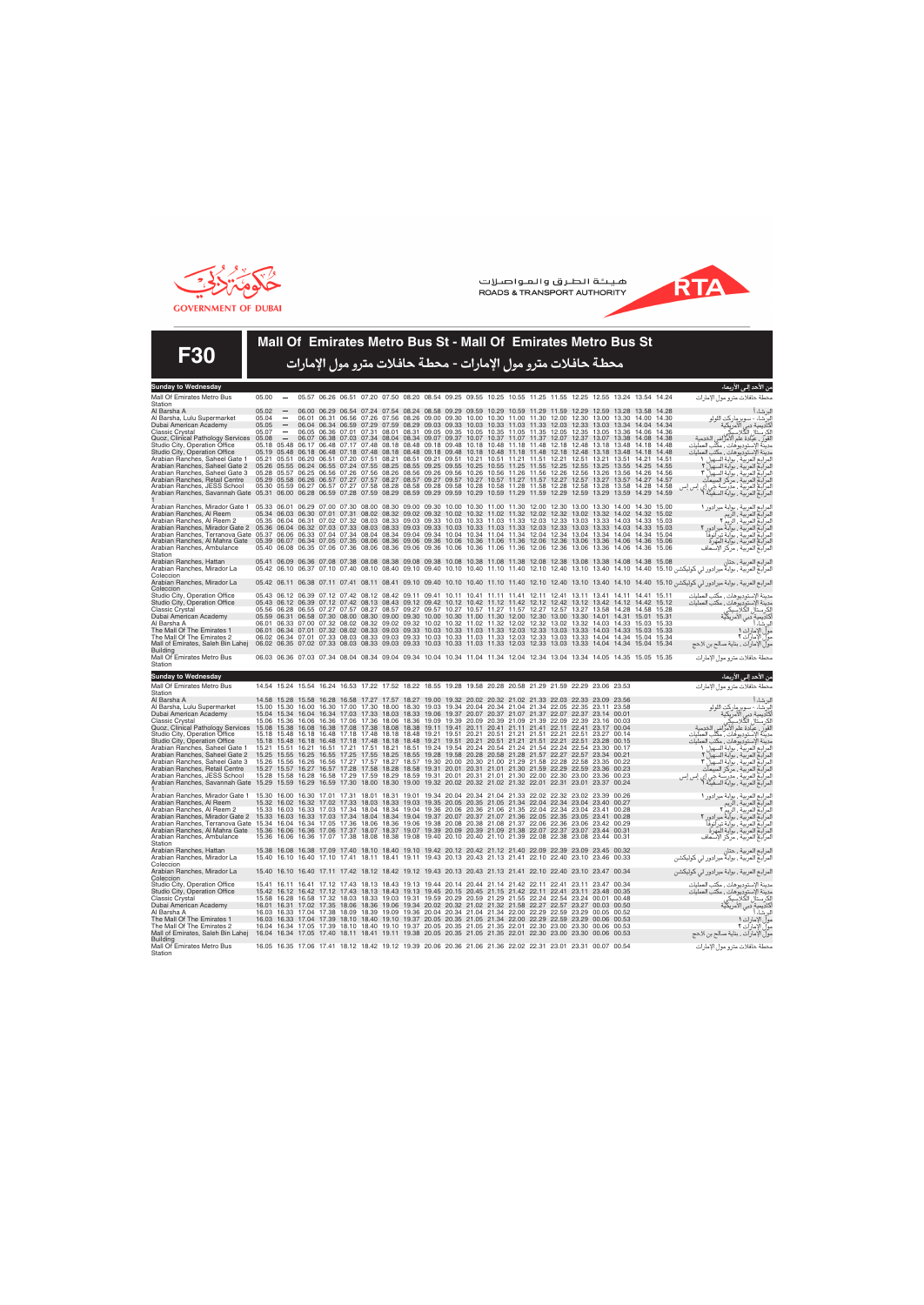



**F30**

## **Mall Of Emirates Metro Bus St - Mall Of Emirates Metro Bus St**

محطة حافلات مترو مول الإمارات - محطة حافلات مترو مول الإمارات

| Thursdays                                                                                                                                                                                       |       |                   |                          |                                                       |       |                   |             |                                                                                                                                                                                                                                                    |       |                   |                         |                |       |                         |                                              |             |                | من الاحد إلى الخميس                                                                                                                                                                                                            |
|-------------------------------------------------------------------------------------------------------------------------------------------------------------------------------------------------|-------|-------------------|--------------------------|-------------------------------------------------------|-------|-------------------|-------------|----------------------------------------------------------------------------------------------------------------------------------------------------------------------------------------------------------------------------------------------------|-------|-------------------|-------------------------|----------------|-------|-------------------------|----------------------------------------------|-------------|----------------|--------------------------------------------------------------------------------------------------------------------------------------------------------------------------------------------------------------------------------|
| Mall Of Emirates Metro Bus<br>Station                                                                                                                                                           |       | 05.25             |                          |                                                       |       |                   |             | 06.25 06.52 07.20 07.50 08.20 08.50 09.23 09.53 10.23 10.53 11.23 11.52 12.22 12.52 13.22 13.52 14.23                                                                                                                                              |       |                   |                         |                |       |                         |                                              |             |                | محطة حافلات مترو مول الإمارات                                                                                                                                                                                                  |
| Al Barsha A                                                                                                                                                                                     |       | 05.28             |                          |                                                       |       |                   |             | 06.28 06.55 07.24 07.54 08.24 08.54 09.27 09.57 10.27 10.57 11.27 11.56                                                                                                                                                                            |       |                   |                         |                |       |                         | 12.26 12.56 13.26 13.56 14.28                |             |                |                                                                                                                                                                                                                                |
| Al Barsha, Lulu Supermarket                                                                                                                                                                     |       | 05.29             | $\overline{\phantom{a}}$ |                                                       |       |                   |             | 06.29 06.57 07.26 07.56 08.26 08.56 09.28 09.58                                                                                                                                                                                                    |       | 10.28 10.58 11.29 |                         | 11.58          |       | 12.28 12.58 13.28       |                                              | 13.58       | 14.30          | البرشاء أ<br>البرشاء - سوبرماركت اللولو                                                                                                                                                                                        |
| Dubai American Academy                                                                                                                                                                          |       | 05.31             |                          |                                                       |       |                   |             | 06.31 06.59 07.29 07.59 08.29 08.59 09.31 10.01 10.31 11.01 11.32 12.02 12.32 13.02 13.32 14.02 14.33                                                                                                                                              |       |                   |                         |                |       |                         |                                              |             |                | كاديمية دبي الأمريكية<br>الكرستال الكلاسيكي                                                                                                                                                                                    |
| <b>Classic Crystal</b><br>Quoz, Clinical Pathology Services                                                                                                                                     |       | 05.33<br>05.34    |                          |                                                       |       |                   |             | 06.33 07.01 07.31 08.01 08.31 09.01 09.33 10.03 10.33 11.03 11.34 12.04 12.34 13.04 13.34 14.04<br>06.34 07.03 07.33 08.03 08.33 09.03 09.35 10.05 10.35 11.05 11.35 12.05 12.35 13.05 13.35 14.05 14.37                                           |       |                   |                         |                |       |                         |                                              |             | 14.36          | لقورٌ ، عيادة علم الأمرَّاض                                                                                                                                                                                                    |
| Studio City, Operation Office                                                                                                                                                                   |       |                   | 05.16 05.44 06.15        |                                                       |       |                   |             | 06.44 07.15 07.45 08.15 08.45 09.15 09.45 10.15                                                                                                                                                                                                    |       | 10.45 11.15 11.45 |                         | 12.15          |       |                         | 12.45 13.15 13.45 14.15                      |             | 14.45          | مدينة الإستوديوهات ، مكّتب العمليات                                                                                                                                                                                            |
| Studio City, Operation Office                                                                                                                                                                   |       |                   |                          |                                                       |       |                   |             | 05.16 05.45 06.15 06.45 07.15 07.45 08.15 08.45 09.15 09.45 10.15 10.45 11.15 11.45 12.15 12.45 13.15 13.45 14.15 14.45                                                                                                                            |       |                   |                         |                |       |                         |                                              |             |                | مدينة الإستوديوهات , مكتب العمليات                                                                                                                                                                                             |
| Arabian Ranches, Saheel Gate 1                                                                                                                                                                  |       |                   |                          |                                                       |       |                   |             | 05.19 05.47 06.18 06.47 07.18 07.48 08.18 08.48 09.18 09.48 10.18                                                                                                                                                                                  |       |                   | 10.48 11.18 11.48 12.18 |                |       |                         | 12.48 13.18 13.48 14.18                      |             | 14.48          |                                                                                                                                                                                                                                |
| Arabian Ranches, Saheel Gate 2<br>Arabian Ranches, Saheel Gate 3                                                                                                                                |       |                   |                          |                                                       |       |                   |             | 05.22 05.51 06.21 06.51 07.22 07.52 08.22 08.52 09.22 09.52 10.22 10.52 11.22 11.52 12.52 12.52 13.22 13.52 14.22 14.53<br>05.24 05.52 06.23 06.52 07.23 07.53 08.23 08.53 09.23 09.53 10.23 10.53 11.23 11.54 12.24                               |       |                   |                         |                |       |                         | 12.54 13.24 13.54 14.24 14.54                |             |                |                                                                                                                                                                                                                                |
| Arabian Ranches, Retail Centre                                                                                                                                                                  |       |                   |                          |                                                       |       |                   |             | 05.25 05.53 06.24 06.53 07.24 07.54 08.24 08.54 09.24 09.54 10.24 10.54 11.24 11.55                                                                                                                                                                |       |                   |                         | 12.25          | 12.55 | 13.25                   | 13.55 14.25 14.55                            |             |                |                                                                                                                                                                                                                                |
| Arabian Ranches, JESS School                                                                                                                                                                    |       |                   |                          |                                                       |       |                   |             | 05.25 05.54 06.24 06.54 07.25 07.55 08.25 08.55 09.25 09.55 10.25 10.55 11.25 11.55 12.25 12.55 13.25 13.55 14.25 14.56                                                                                                                            |       |                   |                         |                |       |                         |                                              |             |                |                                                                                                                                                                                                                                |
| Arabian Ranches, Savannah Gate 05.26 05.55 06.25 06.55 07.26 07.56 08.26 08.56 09.26                                                                                                            |       |                   |                          |                                                       |       |                   |             | 09.56 10.26                                                                                                                                                                                                                                        |       |                   | 10.56 11.26 11.56 12.26 |                | 12.56 |                         | 13.26 13.56 14.26                            |             | 14.57          | مديسة اوستوريومنت ، هندب العمليات<br>المراجع العربية ، بوابة السهيل ٢<br>لمرابع العربية ، بوابة السهيل ٢<br>المراجع العربية ، بوابة السهيل ٣<br>لمرابع العربية ، مردسة جي إي إس إس<br>لمرابع العربية ، مردسة جي إي إس إس       |
| Arabian Ranches, Mirador Gate 1                                                                                                                                                                 |       |                   |                          |                                                       |       |                   |             | 05.28 05.56 06.27 06.56 07.28 07.58 08.28 08.58 09.28 09.57 10.27 10.57 11.27 11.58                                                                                                                                                                |       |                   |                         | 12.28          |       | 12.58 13.28 13.58       |                                              | 14 28 14 59 |                | لمرابع العربية ، بوابة ميرادور ١<br>لمرابع العربية ، الريم<br>لمرابع العربية ، الريم ؟<br>لمرابع العربية ، بوابة تيرانوفا<br>لمرابع العربية ، بوابة المهرة<br>لمرابع العربية ، برابة المهرة                                    |
| Arabian Ranches, Al Reem                                                                                                                                                                        |       |                   |                          | 05.30 05.58 06.29 06.58 07.30 08.00                   |       | 08.30 09.00 09.30 |             | 05.29 05.57 06.28 06.57 07.29 07.59 08.29 08.59 09.29 09.59 10.29 10.59 11.29 11.59<br>10.00 10.30                                                                                                                                                 |       |                   | 11.00 11.30 12.00       | 12.29<br>12.30 | 12.59 | 13.29 13.59             | 13.00 13.30 14.00 14.30                      | 14.29       | 15.00<br>15.01 |                                                                                                                                                                                                                                |
| Arabian Ranches, Al Reem 2<br>Arabian Ranches, Mirador Gate 2 05.30 05.59 06.29 06.59 07.30 08.00 08.30 09.00 09.30 10.00 10.30 11.00 11.30 12.01 12.31 13.01 13.31 14.01 14.31 15.02           |       |                   |                          |                                                       |       |                   |             |                                                                                                                                                                                                                                                    |       |                   |                         |                |       |                         |                                              |             |                |                                                                                                                                                                                                                                |
| Arabian Ranches, Terranova Gate 05.31 06.00 06.30 07.00 07.32 08.02 08.32 09.02 09.32 10.01 10.31 11.01 11.31 12.02 12.32                                                                       |       |                   |                          |                                                       |       |                   |             |                                                                                                                                                                                                                                                    |       |                   |                         |                |       |                         | 13.02 13.32 14.02 14.32 15.03                |             |                |                                                                                                                                                                                                                                |
| Arabian Ranches, Al Mahra Gate 05.33 06.01 06.32 07.01 07.33 08.03 08.33 09.03 09.33 10.03 10.33 11.03 11.03 12.03 12.03 13.03 13.03 13.03 14.03 14.03 15.04                                    |       |                   |                          |                                                       |       |                   |             |                                                                                                                                                                                                                                                    |       |                   |                         |                |       |                         |                                              |             |                |                                                                                                                                                                                                                                |
| Arabian Ranches, Ambulance<br>Station                                                                                                                                                           |       |                   |                          |                                                       |       |                   |             | 05.33 06.02 06.32 07.02 07.34 08.04 08.34 09.04 09.34 10.03 10.33 11.03 11.33 12.04 12.34                                                                                                                                                          |       |                   |                         |                |       |                         | 13.04 13.34 14.04 14.34 15.05                |             |                |                                                                                                                                                                                                                                |
| Arabian Ranches, Hattan                                                                                                                                                                         |       |                   |                          |                                                       |       |                   |             | 05.34 06.03 06.33 07.04 07.36 08.06 08.36 09.06 09.36 10.05 10.35 11.05 11.35 12.06 12.36 13.06 13.36 14.06 14.36 15.07                                                                                                                            |       |                   |                         |                |       |                         |                                              |             |                |                                                                                                                                                                                                                                |
| Arabian Ranches, Mirador La                                                                                                                                                                     |       |                   |                          |                                                       |       |                   |             |                                                                                                                                                                                                                                                    |       |                   |                         |                |       |                         |                                              |             |                |                                                                                                                                                                                                                                |
| Coleccion<br>Arabian Ranches, Mirador La                                                                                                                                                        |       |                   |                          |                                                       |       |                   |             |                                                                                                                                                                                                                                                    |       |                   |                         |                |       |                         |                                              |             |                |                                                                                                                                                                                                                                |
| Coleccion                                                                                                                                                                                       |       |                   |                          |                                                       |       |                   |             |                                                                                                                                                                                                                                                    |       |                   |                         |                |       |                         |                                              |             |                | لمرابيع العربية، بوابة ميرادور لي كوليكشن 14.08 14.38 14.08 13.38 14.08 12.38 14.08 14.37 15.08 06.04 06.35 07.06 07.38 08.08 08.38 09.08 09.38 10.07 11.37 11.07 11.37 12.08 12.38 14.08 14.37 15.08 15.36 06.04 لدرابي كوليك |
| Studio City, Operation Office                                                                                                                                                                   |       |                   |                          | 05.36 06.05 06.35 07.07 07.39 08.09                   |       | 08.39 09.09 09.39 |             | 10.08 10.38<br>05.37 06.05 06.36 07.07 07.39 08.09 08.39 09.09 09.39 10.09 10.39 11.09 11.39                                                                                                                                                       |       | 11.08 11.38       | 12.09<br>12.10 12.40    | 12.39          | 13.09 | 13.39                   | 14.09                                        | 14.38       | 15.09          | مدينة الإستوديوهات ، مكتب العمليات                                                                                                                                                                                             |
| Studio City, Operation Office<br>Classic Crystal                                                                                                                                                |       | 05.49 06.18 06.48 |                          | 07.22 07.54 08.24 08.54                               |       |                   | 09.24 09.53 | 10.23                                                                                                                                                                                                                                              | 10.53 | 11.23 11.53       | 12.24                   | 12.54          | 13.24 | 13.54                   | 13.10 13.40 14.10 14.39 15.10<br>14.24 14.55 |             | 15.26          | مدينة الإستوديوهات ، مكتب العمليات<br>الكرستال الكلابس <u>كي</u><br>إلكرستال الكلابس <u>كي</u>                                                                                                                                 |
| Dubai American Academy                                                                                                                                                                          |       |                   |                          | 05.52 06.20 06.51 07.25 07.57 08.27 08.57 09.27 09.56 |       |                   |             | 10.25 10.55 11.25 11.56 12.27 12.57                                                                                                                                                                                                                |       |                   |                         |                |       |                         | 13.27 13.57 14.27 14.59 15.30                |             |                | .<br>أكاديمية دبي الأمريكية                                                                                                                                                                                                    |
| Al Barsha A                                                                                                                                                                                     |       |                   |                          | 05.53 06.22 06.52 07.27 07.59 08.29 08.59 09.29 09.58 |       |                   |             | 10.27 10.57 11.27 11.58 12.29                                                                                                                                                                                                                      |       |                   |                         | 12.59          |       |                         | 13.29 13.59 14.29 15.01 15.32                |             |                | لبرشاء أ                                                                                                                                                                                                                       |
| The Mall Of The Emirates 1                                                                                                                                                                      |       |                   |                          |                                                       |       |                   |             | 05.54 06.22 06.53 07.27 07.59 08.29 08.59 09.29 09.58 10.28 10.58 11.28 11.59 12.30 13.00 13.30 14.00 14.30 15.01 15.32                                                                                                                            |       |                   |                         |                |       |                         |                                              |             |                | مولّ الإمارات ١                                                                                                                                                                                                                |
| The Mall Of The Emirates 2<br>Mall of Emirates, Saleh Bin Lahej                                                                                                                                 |       |                   |                          | 05.54 06.23 06.53 07.28 08.00 08.30 09.00 09.30 09.59 |       |                   |             | 05.54 06.23 06.53 07.28 08.00 08.30 09.00 09.30 09.59 10.28 10.58 11.28 11.59 12.30 13.00<br>10.28 10.58                                                                                                                                           |       | 11.28 11.59       | 12.30                   | 13.00          | 13.30 | 14.00                   | 13.30 14.00 14.30 15.02<br>14.30             | 15.02       | 15.33<br>15.33 | مول الأمارات ٢<br>مول الإمارات ٢<br>مول الإمارات . بناية صالح بن لاحج                                                                                                                                                          |
| Buildina                                                                                                                                                                                        |       |                   |                          |                                                       |       |                   |             |                                                                                                                                                                                                                                                    |       |                   |                         |                |       |                         |                                              |             |                |                                                                                                                                                                                                                                |
| Mall Of Emirates Metro Bus<br>Station                                                                                                                                                           |       |                   |                          |                                                       |       |                   |             | 05.55 06.24 06.54 07.29 08.01 08.31 09.01 09.31 10.00 10.29 10.59 11.29 12.00 12.31 13.01 13.31 14.01 14.31 15.03 15.34                                                                                                                            |       |                   |                         |                |       |                         |                                              |             |                | محطة حافلات مترو مول الإمارات                                                                                                                                                                                                  |
| <b>Thursdays</b>                                                                                                                                                                                |       |                   |                          |                                                       |       |                   |             |                                                                                                                                                                                                                                                    |       |                   |                         |                |       |                         |                                              |             |                | من الأحد إل <i>ى</i> الخميس                                                                                                                                                                                                    |
|                                                                                                                                                                                                 |       |                   |                          |                                                       |       |                   |             |                                                                                                                                                                                                                                                    |       |                   |                         |                |       |                         |                                              |             |                |                                                                                                                                                                                                                                |
|                                                                                                                                                                                                 |       |                   |                          |                                                       |       |                   |             |                                                                                                                                                                                                                                                    |       |                   |                         |                |       |                         |                                              |             |                |                                                                                                                                                                                                                                |
| Mall Of Emirates Metro Bus                                                                                                                                                                      |       |                   |                          |                                                       |       |                   |             | 14.53 15.20 15.51 16.21 16.50 17.20 17.50 18.20 18.50 19.20 19.50 20.20 20.50 21.21 21.52 22.22 22.48 23.16 23.46 00.19                                                                                                                            |       |                   |                         |                |       |                         |                                              |             |                | محطة حافلات مترو مول الإمارات                                                                                                                                                                                                  |
| Station<br>Al Barsha A                                                                                                                                                                          |       |                   |                          |                                                       |       |                   |             | 14 58 15 25 15 56 16 26 16 55 17 25 17 55 18 25 18 55 19 25 19 55 20 25 20 55 21 26 21 57 22 27 22 52 23 20 23 50 00 22                                                                                                                            |       |                   |                         |                |       |                         |                                              |             |                |                                                                                                                                                                                                                                |
| Al Barsha, Lulu Supermarket                                                                                                                                                                     |       |                   |                          |                                                       |       |                   |             | 15.00 15.27 15.58 16.28 16.57 17.27 17.57 18.27 18.57 19.27 19.57 20.27 20.57 21.28 21.59 22.29 22.54 23.22 23.52 00.23                                                                                                                            |       |                   |                         |                |       |                         |                                              |             |                | لبرشاءا                                                                                                                                                                                                                        |
| Dubai American Academy                                                                                                                                                                          |       |                   |                          |                                                       |       |                   |             | 15.03 15.31 16.01 16.31 17.00 17.30 18.00 18.30 19.00 19.30 20.00 20.30 21.00 21.32 22.02 22.32 22.58 23.26 23.56 00.26                                                                                                                            |       |                   |                         |                |       |                         |                                              |             |                |                                                                                                                                                                                                                                |
| Classic Crystal                                                                                                                                                                                 |       |                   |                          |                                                       |       |                   |             | 15.06 15.33 16.03 16.33 17.03 17.33 18.03 18.33 19.03 19.33 20.03 20.33 21.03 21.34 22.04 22.34 23.00 23.28 23.58 00.27                                                                                                                            |       |                   |                         |                |       |                         |                                              |             |                | سرسد"<br>البرشاء - سوبر ماركت اللولو<br>أكاديمية دبي الأمريكية<br>الكرستال الكلاسيكي                                                                                                                                           |
| Quoz, Clinical Pathology Services                                                                                                                                                               |       |                   |                          |                                                       |       |                   |             | 15.07 15.35 16.05 16.35 17.05 17.35 18.05 18.35 19.05 19.35 20.05 20.35 21.05 21.36 22.06 22.36 23.01 23.29 23.59 00.29<br>15.15 15.45 16.15 16.45 17.15 17.45 18.15 18.45 19.15 19.45 20.15 20.45 21.15 21.45 22.15 22.45 23.10 23.38 00.09 00.38 |       |                   |                         |                |       |                         |                                              |             |                | لقورٌ ، عيادة علم الأمراض الخدمية                                                                                                                                                                                              |
| Studio City, Operation Office<br>Studio City, Operation Office                                                                                                                                  |       |                   |                          |                                                       |       |                   |             | 15.15 15.45 16.15 16.45 17.15 17.45 18.15 18.45 19.15 19.45 20.15 20.45 21.15 21.45 22.15 22.45 23.11 23.39 00.09 00.39                                                                                                                            |       |                   |                         |                |       |                         |                                              |             |                | مدينة الإستوديوهات ، مكّتب العمليات<br>مدينة الإستوديوهات , مكتب العمليات                                                                                                                                                      |
| Arabian Ranches, Saheel Gate 1                                                                                                                                                                  |       |                   |                          |                                                       |       |                   |             | 15.18 15.48 16.18 16.48 17.18 17.48 18.18 18.48 19.18 19.48 20.18 20.48 21.18 21.48 22.18 22.48 23.13 23.41 00.11 00.41                                                                                                                            |       |                   |                         |                |       |                         |                                              |             |                |                                                                                                                                                                                                                                |
| Arabian Ranches, Saheel Gate 2                                                                                                                                                                  |       |                   |                          | 15.23 15.53 16.23 16.53 17.23 17.53 18.23             |       |                   | 18.53 19.23 | 19.53 20.23 20.53 21.22 21.51 22.21 22.51 23.17 23.45 00.14 00.44                                                                                                                                                                                  |       |                   |                         |                |       |                         |                                              |             |                |                                                                                                                                                                                                                                |
| Arabian Ranches, Saheel Gate 3                                                                                                                                                                  |       |                   |                          | 15.24 15.54 16.24 16.54 17.24 17.54 18.24             |       |                   | 18.54 19.24 | 19.54 20.24 20.54 21.24 21.52 22.22 22.52 23.18 23.46 00.15 00.45<br>15.25 15.55 16.25 16.55 17.25 17.55 18.25 18.55 19.25 19.55 20.25 20.55 21.25 21.53 22.23 22.53 23.19 23.47 00.16 00.45                                                       |       |                   |                         |                |       |                         |                                              |             |                |                                                                                                                                                                                                                                |
| Arabian Ranches, Retail Centre<br>Arabian Ranches, JESS School                                                                                                                                  | 15.26 |                   | 15.56 16.26              | 16.56 17.26 17.56                                     |       | 18.26             | 18.56 19.26 | 19.56 20.26 20.56 21.25 21.54 22.24 22.54                                                                                                                                                                                                          |       |                   |                         |                |       |                         | 23.19 23.47 00.16 00.46                      |             |                |                                                                                                                                                                                                                                |
| Arabian Ranches, Savannah Gate 15.27                                                                                                                                                            |       |                   | 15.57 16.27              | 16.57 17.27 17.57 18.27                               |       |                   | 18.57 19.27 | 19.57 20.27 20.57 21.26 21.55 22.25 22.55 23.20 23.48 00.17 00.47                                                                                                                                                                                  |       |                   |                         |                |       |                         |                                              |             |                |                                                                                                                                                                                                                                |
| Arabian Ranches, Mirador Gate 1                                                                                                                                                                 |       |                   |                          |                                                       |       |                   |             | 15.29 15.59 16.29 16.59 17.29 17.59 18.29 18.59 19.29 19.59 20.29 20.59 21.28 21.56 22.26 22.56 23.22 23.50 00.18 00.48                                                                                                                            |       |                   |                         |                |       |                         |                                              |             |                | هند» إمسوفرومست، منسب اعتصب<br>ما المراجع العربية ، بواية السهيل 1<br>لمرابع العربية ، بواية السهيل ٢<br>لمرابع العربية ، مركز المبيعات<br>المرابع العربية ، مرتسة جي إي إس إس<br>لمرابع العربية ، مرتسة جي إي إس إس           |
| Arabian Ranches, Al Reem                                                                                                                                                                        |       |                   |                          |                                                       |       |                   |             | 15.30 16.00 16.30 17.00 17.30 18.00 18.30 19.00 19.30 20.00 20.30 21.00 21.29 21.58 22.28 22.58 23.23 23.51 00.19 00.49                                                                                                                            |       |                   |                         |                |       |                         |                                              |             |                |                                                                                                                                                                                                                                |
| Arabian Ranches, Al Reem 2                                                                                                                                                                      |       |                   |                          | 15.31 16.01 16.31 17.01 17.31 18.01                   |       |                   |             | 18.31 19.01 19.31 20.01 20.31 21.01 21.30 21.58                                                                                                                                                                                                    |       |                   |                         | 22.28          |       |                         | 22.58 23.24 23.52 00.20 00.49                |             |                |                                                                                                                                                                                                                                |
| Arabian Ranches, Mirador Gate 2 15.32 16.02 16.32 17.02 17.32 18.02 18.32 19.02 19.32 20.02 20.32 21.02 21.31 21.59 22.29 22.59 23.24 23.52 00.20 00.50                                         |       |                   |                          |                                                       |       |                   |             |                                                                                                                                                                                                                                                    |       |                   |                         |                |       |                         |                                              |             |                |                                                                                                                                                                                                                                |
| Arabian Ranches, Terranova Gate 15.33<br>Arabian Ranches, Al Mahra Gate 15.34 16.04 16.34 17.04 17.34 18.04 18.34 19.04 19.34 20.04 20.34 21.04 21.33 22.01 22.31 23.01 23.27 23.55 00.22 00.52 |       |                   | 16.03 16.33              | 17.03 17.33                                           | 18.03 | 18.33             |             | 19.03 19.33 20.03 20.33 21.03 21.32 22.00 22.30                                                                                                                                                                                                    |       |                   |                         |                |       |                         | 23.00 23.25 23.53 00.21 00.51                |             |                |                                                                                                                                                                                                                                |
| Arabian Ranches, Ambulance                                                                                                                                                                      |       |                   |                          |                                                       |       |                   |             | 15.35 16.05 16.35 17.05 17.35 18.05 18.35 19.05 19.35 20.05 20.35 21.05 21.34 22.02 22.32 23.02 23.27 23.55 00.23 00.52                                                                                                                            |       |                   |                         |                |       |                         |                                              |             |                |                                                                                                                                                                                                                                |
| Station                                                                                                                                                                                         |       |                   |                          |                                                       |       |                   |             |                                                                                                                                                                                                                                                    |       |                   |                         |                |       |                         |                                              |             |                | لمرابع العربية ، بوابة ميرادور ١<br>لمرابع العربية ، الربم<br>لمرابع العربية ، الربم ؟<br>لمرابع العربية ، بوابة تيرانوفا<br>لمرابع العربية ، بوابة المهرة<br>لمرابع العربية ، بوابة المهرة                                    |
| Arabian Ranches, Hattan                                                                                                                                                                         |       |                   |                          |                                                       |       |                   |             | 15.37 16.07 16.37 17.07 17.37 18.07 18.37 19.07 19.37 20.07 20.37 21.07 21.36 22.03 22.33 23.03 23.29 23.57 00.24 00.54                                                                                                                            |       |                   |                         |                |       |                         |                                              |             |                |                                                                                                                                                                                                                                |
| Arabian Ranches, Mirador La<br>Coleccion                                                                                                                                                        | 15.39 |                   |                          |                                                       |       |                   |             |                                                                                                                                                                                                                                                    |       |                   |                         |                |       |                         |                                              |             |                |                                                                                                                                                                                                                                |
| Arabian Ranches, Mirador La                                                                                                                                                                     |       |                   |                          |                                                       |       |                   |             |                                                                                                                                                                                                                                                    |       |                   |                         |                |       |                         |                                              |             |                | لمرابع العربية ، بوابة ميرادور لي كوليكشن 16.05   23.30   23.30   23.35   23.36   23.36   16.39   17.09   17.09   18.39   18.39   19.09   19.39   20.09   21.37   22.05   23.35   23.36   23.30   23.58   00.26   00.56   شراب |
| Coleccion                                                                                                                                                                                       |       |                   |                          |                                                       |       |                   |             |                                                                                                                                                                                                                                                    |       |                   |                         |                |       |                         |                                              |             |                |                                                                                                                                                                                                                                |
| Studio City, Operation Office<br>Studio City, Operation Office                                                                                                                                  |       |                   |                          |                                                       |       |                   |             | 15.40 16.10 16.40 17.10 17.40 18.10 18.40 19.10 19.40 20.10 20.40 21.10 21.38 22.06 22.36 23.06 23.31 23.59 00.27 00.56<br>15.41 16.11 16.41 17.11 17.41 18.11 18.41 19.11 19.41 20.11 20.41 21.11 21.39 22.06                                     |       |                   |                         | 22.36          | 23.06 | 23.32 00.00             |                                              |             |                | مدينة الإستوديوهات ، مكتب العمليات<br>مدينة الإستوديوهات ، مكتب العمليات                                                                                                                                                       |
| Classic Crystal                                                                                                                                                                                 |       |                   |                          |                                                       |       |                   |             | 15.57 16.27 16.58 17.30 18.00 18.30 19.00 19.30 20.00 20.30 21.00 21.28 21.52 22.19                                                                                                                                                                |       |                   |                         |                |       | 22 49 23 19 23 45 00 13 |                                              |             |                |                                                                                                                                                                                                                                |
| Dubai American Academy                                                                                                                                                                          |       |                   |                          |                                                       |       |                   |             | 16.01 16.31 17.01 17.34 18.04 18.34 19.04 19.34 20.04 20.34 21.04 21.31 21.54 22.22 22.52 23.22 23.47 00.15                                                                                                                                        |       |                   |                         |                |       |                         |                                              |             |                | يت<br>الكرستال الكلاسيكي<br>أكاديمية دبي الأمريكية                                                                                                                                                                             |
| Al Barsha A                                                                                                                                                                                     |       |                   |                          |                                                       |       |                   |             | 16.03 16.33 17.04 17.36 18.06 18.36 19.06 19.36 20.06 20.36 21.06 21.34 21.56 22.24 22.54 23.24 23.49 00.17                                                                                                                                        |       |                   |                         |                |       |                         |                                              |             |                | لبرشاء أ                                                                                                                                                                                                                       |
| The Mall Of The Emirates 1<br>The Mall Of The Emirates 2                                                                                                                                        |       |                   |                          |                                                       |       |                   |             | 16.03 16.33 17.04 17.37 18.07 18.37 19.07 19.37 20.07 20.37 21.07 21.34 21.57 22.24 22.54 23.24 23.50 00.18<br>16.04 16.34 17.05 17.38 18.08 18.38 19.08 19.38 20.08 20.38 21.08 21.35 21.57 22.25 22.55 23.25                                     |       |                   |                         |                |       | 23.50                   | 00.18                                        |             |                | مولِّ الإمارات ١                                                                                                                                                                                                               |
| Mall of Emirates, Saleh Bin Lahej                                                                                                                                                               |       |                   |                          |                                                       |       |                   |             | 16.04 16.34 17.05 17.38 18.08 18.38 19.08 19.38 20.08 20.38 21.08 21.35 21.57 22.25 22.55 23.25 23.50                                                                                                                                              |       |                   |                         |                |       |                         | 00.18                                        |             |                | مول الإمارات ٢<br>مول الإمارات ، بناية صالح بن لاحج                                                                                                                                                                            |
| Building<br>Mall Of Emirates Metro Bus<br>Station                                                                                                                                               |       |                   |                          |                                                       |       |                   |             | 16.05 16.35 17.06 17.39 18.09 18.39 19.09 19.39 20.09 20.39 21.09 21.36 21.58 22.26 22.56 23.26 23.51 00.19                                                                                                                                        |       |                   |                         |                |       |                         |                                              |             |                | محطة حافلات مترو مول الإمارات                                                                                                                                                                                                  |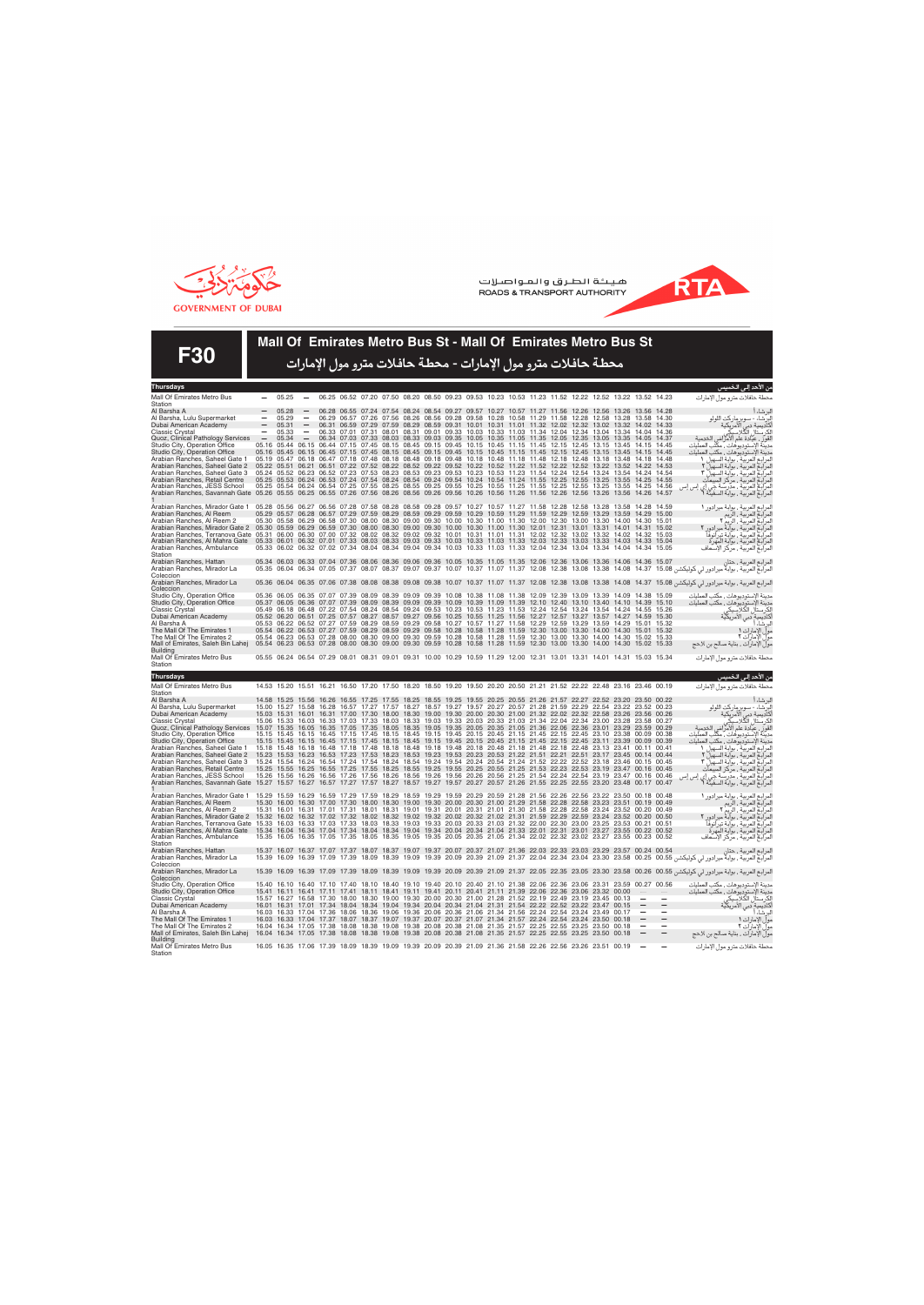



Mall Of Emirates Metro Bus St - Mall Of Emirates Metro Bus St محطة حافلات مترو مول الإمارات - محطة حافلات مترو مول الإمارات

**F30** 

| i ilui suays                                                                                                                                                    |                          |                                                                                                                                                                                                                                  |                          |       |                                                                                                                         |  |  |  |  |                                                                                           |  |  | ن الاحد إل <i>تى</i> الحمي <i>س</i>                                                                                                                                                                                                |
|-----------------------------------------------------------------------------------------------------------------------------------------------------------------|--------------------------|----------------------------------------------------------------------------------------------------------------------------------------------------------------------------------------------------------------------------------|--------------------------|-------|-------------------------------------------------------------------------------------------------------------------------|--|--|--|--|-------------------------------------------------------------------------------------------|--|--|------------------------------------------------------------------------------------------------------------------------------------------------------------------------------------------------------------------------------------|
| Mall Of Emirates Metro Bus<br>Station                                                                                                                           | 00.52                    |                                                                                                                                                                                                                                  |                          |       |                                                                                                                         |  |  |  |  |                                                                                           |  |  | حطة حافلات مترو مول الإمارات                                                                                                                                                                                                       |
| Al Barsha A                                                                                                                                                     | 00.55                    |                                                                                                                                                                                                                                  |                          |       |                                                                                                                         |  |  |  |  |                                                                                           |  |  |                                                                                                                                                                                                                                    |
|                                                                                                                                                                 |                          |                                                                                                                                                                                                                                  |                          |       |                                                                                                                         |  |  |  |  |                                                                                           |  |  | برشاءأ                                                                                                                                                                                                                             |
| Al Barsha, Lulu Supermarket                                                                                                                                     | 00.56                    |                                                                                                                                                                                                                                  |                          |       |                                                                                                                         |  |  |  |  |                                                                                           |  |  | برشاء - سوبر ماركت اللولو<br>ناديمية دبي الأمريكية<br>ناديمية دبي الأمريكية                                                                                                                                                        |
| Dubai American Academy                                                                                                                                          | 00.59                    |                                                                                                                                                                                                                                  |                          |       |                                                                                                                         |  |  |  |  |                                                                                           |  |  |                                                                                                                                                                                                                                    |
| Classic Crystal                                                                                                                                                 | 01.00                    |                                                                                                                                                                                                                                  |                          |       |                                                                                                                         |  |  |  |  |                                                                                           |  |  |                                                                                                                                                                                                                                    |
| Quoz, Clinical Pathology Services 01.02                                                                                                                         |                          |                                                                                                                                                                                                                                  |                          |       |                                                                                                                         |  |  |  |  |                                                                                           |  |  | قورٌ ، عيّادة علم الأمرّاض الخدمية                                                                                                                                                                                                 |
| Studio City, Operation Office                                                                                                                                   | 01.11                    |                                                                                                                                                                                                                                  |                          |       |                                                                                                                         |  |  |  |  |                                                                                           |  |  | دينة الإستوديوهات , مكتب العمليات                                                                                                                                                                                                  |
|                                                                                                                                                                 | 01.12                    |                                                                                                                                                                                                                                  |                          |       |                                                                                                                         |  |  |  |  |                                                                                           |  |  |                                                                                                                                                                                                                                    |
| Studio City, Operation Office                                                                                                                                   |                          |                                                                                                                                                                                                                                  |                          |       |                                                                                                                         |  |  |  |  |                                                                                           |  |  | دينة الإستوديوهات , مكتب العمليات                                                                                                                                                                                                  |
| Arabian Ranches, Saheel Gate 1                                                                                                                                  | 01.14                    |                                                                                                                                                                                                                                  |                          |       |                                                                                                                         |  |  |  |  |                                                                                           |  |  | يت اوستويروست. استب استبيا<br>مرابع العربية ، بوابة السهيل ٢<br>مرابع العربية ، بوابة السهيل ٢<br>مرابع العربية ، مركز المبيعات<br>مرابع العربية ، مركز المبيعات<br>مرابع العربية ، مركز المبيعات<br>مرابع العربية ، مرابة السفيلة |
| Arabian Ranches, Saheel Gate 2                                                                                                                                  | 01.17                    |                                                                                                                                                                                                                                  |                          |       |                                                                                                                         |  |  |  |  |                                                                                           |  |  |                                                                                                                                                                                                                                    |
| Arabian Ranches, Saheel Gate 3                                                                                                                                  | 01.18                    |                                                                                                                                                                                                                                  |                          |       |                                                                                                                         |  |  |  |  |                                                                                           |  |  |                                                                                                                                                                                                                                    |
| Arabian Ranches, Retail Centre                                                                                                                                  | 01.18                    |                                                                                                                                                                                                                                  |                          |       |                                                                                                                         |  |  |  |  |                                                                                           |  |  |                                                                                                                                                                                                                                    |
|                                                                                                                                                                 |                          |                                                                                                                                                                                                                                  |                          |       |                                                                                                                         |  |  |  |  |                                                                                           |  |  |                                                                                                                                                                                                                                    |
| Arabian Ranches, JESS School                                                                                                                                    | 01.19                    |                                                                                                                                                                                                                                  |                          |       |                                                                                                                         |  |  |  |  |                                                                                           |  |  |                                                                                                                                                                                                                                    |
| Arabian Ranches, Savannah Gate 01.20                                                                                                                            |                          |                                                                                                                                                                                                                                  |                          |       |                                                                                                                         |  |  |  |  |                                                                                           |  |  |                                                                                                                                                                                                                                    |
|                                                                                                                                                                 |                          |                                                                                                                                                                                                                                  |                          |       |                                                                                                                         |  |  |  |  |                                                                                           |  |  |                                                                                                                                                                                                                                    |
| Arabian Ranches, Mirador Gate 1                                                                                                                                 | 01.21                    |                                                                                                                                                                                                                                  |                          |       |                                                                                                                         |  |  |  |  |                                                                                           |  |  | مرابع العربية ، بوابة ميرادور ا<br>مرابع العربية ، الربم<br>مرابع العربية ، الربم r<br>مرابع العربية ، بوابة تيرانوفا<br>مرابع العربية ، بوابة المهرة<br>مرابع العربية ، مراكز الإسعاف                                             |
| Arabian Ranches, Al Reem                                                                                                                                        | 01.22                    |                                                                                                                                                                                                                                  |                          |       |                                                                                                                         |  |  |  |  |                                                                                           |  |  |                                                                                                                                                                                                                                    |
|                                                                                                                                                                 |                          |                                                                                                                                                                                                                                  |                          |       |                                                                                                                         |  |  |  |  |                                                                                           |  |  |                                                                                                                                                                                                                                    |
| Arabian Ranches, Al Reem 2                                                                                                                                      | 01.22                    |                                                                                                                                                                                                                                  |                          |       |                                                                                                                         |  |  |  |  |                                                                                           |  |  |                                                                                                                                                                                                                                    |
| Arabian Ranches, Mirador Gate 2 01.23                                                                                                                           |                          |                                                                                                                                                                                                                                  |                          |       |                                                                                                                         |  |  |  |  |                                                                                           |  |  |                                                                                                                                                                                                                                    |
| Arabian Ranches, Terranova Gate 01.24                                                                                                                           |                          |                                                                                                                                                                                                                                  |                          |       |                                                                                                                         |  |  |  |  |                                                                                           |  |  |                                                                                                                                                                                                                                    |
| Arabian Ranches, Al Mahra Gate 01.25                                                                                                                            |                          |                                                                                                                                                                                                                                  |                          |       |                                                                                                                         |  |  |  |  |                                                                                           |  |  |                                                                                                                                                                                                                                    |
| Arabian Ranches, Ambulance                                                                                                                                      | 01.25                    |                                                                                                                                                                                                                                  |                          |       |                                                                                                                         |  |  |  |  |                                                                                           |  |  |                                                                                                                                                                                                                                    |
|                                                                                                                                                                 |                          |                                                                                                                                                                                                                                  |                          |       |                                                                                                                         |  |  |  |  |                                                                                           |  |  |                                                                                                                                                                                                                                    |
| Station                                                                                                                                                         |                          |                                                                                                                                                                                                                                  |                          |       |                                                                                                                         |  |  |  |  |                                                                                           |  |  |                                                                                                                                                                                                                                    |
| Arabian Ranches, Hattan                                                                                                                                         | 01.27                    |                                                                                                                                                                                                                                  |                          |       |                                                                                                                         |  |  |  |  |                                                                                           |  |  | مرابع العربية ، حتان<br>مرابع العربية ، بوابة ميرادور لي كوليكشن                                                                                                                                                                   |
| Arabian Ranches, Mirador La                                                                                                                                     | 01.28                    |                                                                                                                                                                                                                                  |                          |       |                                                                                                                         |  |  |  |  |                                                                                           |  |  |                                                                                                                                                                                                                                    |
| Coleccion                                                                                                                                                       |                          |                                                                                                                                                                                                                                  |                          |       |                                                                                                                         |  |  |  |  |                                                                                           |  |  |                                                                                                                                                                                                                                    |
|                                                                                                                                                                 |                          |                                                                                                                                                                                                                                  |                          |       |                                                                                                                         |  |  |  |  |                                                                                           |  |  |                                                                                                                                                                                                                                    |
| Arabian Ranches, Mirador La                                                                                                                                     | 01.28                    |                                                                                                                                                                                                                                  |                          |       |                                                                                                                         |  |  |  |  |                                                                                           |  |  | مرابع العربية ، بوابة ميرادور لي كوليكشن                                                                                                                                                                                           |
| Coleccion                                                                                                                                                       |                          |                                                                                                                                                                                                                                  |                          |       |                                                                                                                         |  |  |  |  |                                                                                           |  |  |                                                                                                                                                                                                                                    |
| Studio City, Operation Office                                                                                                                                   | 01.29                    |                                                                                                                                                                                                                                  |                          |       |                                                                                                                         |  |  |  |  |                                                                                           |  |  | دينة الإستوديوهات ، مكتب العمليات                                                                                                                                                                                                  |
|                                                                                                                                                                 |                          |                                                                                                                                                                                                                                  |                          |       |                                                                                                                         |  |  |  |  |                                                                                           |  |  |                                                                                                                                                                                                                                    |
| <b>Saturdays</b>                                                                                                                                                |                          |                                                                                                                                                                                                                                  |                          |       |                                                                                                                         |  |  |  |  |                                                                                           |  |  | سبت                                                                                                                                                                                                                                |
|                                                                                                                                                                 |                          |                                                                                                                                                                                                                                  | $\overline{\phantom{m}}$ |       |                                                                                                                         |  |  |  |  |                                                                                           |  |  |                                                                                                                                                                                                                                    |
| Mall Of Emirates Metro Bus                                                                                                                                      |                          | 05.25                                                                                                                                                                                                                            |                          | 06.25 |                                                                                                                         |  |  |  |  | 07.22 07.52 08.22 08.52 09.21 09.50 10.20 10.50 11.20 11.49 12.20 12.48 13.18 13.48 14.18 |  |  | حطة حافلات مترو مول الإمارات                                                                                                                                                                                                       |
| Station                                                                                                                                                         |                          |                                                                                                                                                                                                                                  |                          |       |                                                                                                                         |  |  |  |  |                                                                                           |  |  |                                                                                                                                                                                                                                    |
| Al Barsha A                                                                                                                                                     | $\qquad \qquad - \qquad$ | 05.28                                                                                                                                                                                                                            | $\overline{\phantom{m}}$ | 06.28 | $\overline{\phantom{m}}$                                                                                                |  |  |  |  | 07.25 07.55 08.25 08.55 09.25 09.54 10.24 10.54 11.24 11.53 12.24 12.53 13.23 13.53 14.23 |  |  | برشاء أ                                                                                                                                                                                                                            |
| Al Barsha, Lulu Supermarket                                                                                                                                     | $\overline{\phantom{0}}$ | 05.29                                                                                                                                                                                                                            | $\overline{\phantom{a}}$ | 06.29 | $\overline{\phantom{m}}$                                                                                                |  |  |  |  | 07.27 07.57 08.27 08.57 09.26 09.56 10.26 10.56 11.26 11.55 12.27 12.56 13.26 13.56 14.26 |  |  |                                                                                                                                                                                                                                    |
|                                                                                                                                                                 |                          | 05.31                                                                                                                                                                                                                            | $\overline{\phantom{a}}$ | 06.31 | $\hspace{0.1mm}-\hspace{0.1mm}$                                                                                         |  |  |  |  | 07.29 07.59 08.29 08.59 09.29 09.59 10.29 10.59 11.29 11.59 12.30 13.00 13.30 14.00 14.30 |  |  | .<br>دائماء - سوبر ماركت اللولو<br>كاديمية دبي الأمريكية<br>كرستال الكلاسيكي                                                                                                                                                       |
| Dubai American Academy                                                                                                                                          | $\overline{\phantom{m}}$ |                                                                                                                                                                                                                                  |                          |       |                                                                                                                         |  |  |  |  |                                                                                           |  |  |                                                                                                                                                                                                                                    |
| Classic Crystal                                                                                                                                                 |                          | 05.33                                                                                                                                                                                                                            |                          | 06.33 | $\overline{\phantom{m}}$                                                                                                |  |  |  |  | 07.31 08.01 08.31 09.01 09.31 10.01 10.31 11.01 11.31 12.01 12.32 13.02 13.32 14.02 14.32 |  |  |                                                                                                                                                                                                                                    |
| Quoz, Clinical Pathology Services                                                                                                                               | $\overline{\phantom{m}}$ | 05.34                                                                                                                                                                                                                            |                          | 06.34 |                                                                                                                         |  |  |  |  | 07.33 08.03 08.33 09.03 09.33 10.03 10.33 11.03 11.33 12.03 12.34 13.04 13.34 14.04 14.34 |  |  | قور ، عيادة علم الأمراض الخدمية<br>قور ، عيادة علم الأمراض الحمليات                                                                                                                                                                |
| Studio City, Operation Office                                                                                                                                   |                          | 05.14 05.44 06.14 06.44 07.14 07.44 08.14 08.44 09.14 09.44 10.14 10.44 11.14 11.44 12.14 12.44 13.14 13.44 14.14 14.44                                                                                                          |                          |       |                                                                                                                         |  |  |  |  |                                                                                           |  |  |                                                                                                                                                                                                                                    |
| Studio City, Operation Office                                                                                                                                   |                          | 05.14 05.44 06.14 06.44 07.14 07.44 08.14 08.44 09.14 09.44 10.14 10.44 11.14 11.44 12.14 12.44 13.14 13.44 14.14 14.44                                                                                                          |                          |       |                                                                                                                         |  |  |  |  |                                                                                           |  |  | دينة الإستوديوهات ، مكتب العمليات                                                                                                                                                                                                  |
|                                                                                                                                                                 |                          |                                                                                                                                                                                                                                  |                          |       |                                                                                                                         |  |  |  |  |                                                                                           |  |  |                                                                                                                                                                                                                                    |
| Arabian Ranches, Saheel Gate 1                                                                                                                                  |                          | 05.17 05.47 06.17 06.47 07.17 07.47 08.17 08.47 09.17 09.47 10.17 10.47 11.17 11.47 12.17 12.47 13.17 13.47 14.17 14.47                                                                                                          |                          |       |                                                                                                                         |  |  |  |  |                                                                                           |  |  |                                                                                                                                                                                                                                    |
| Arabian Ranches, Saheel Gate 2                                                                                                                                  |                          | 05.21 05.51 06.21 06.51 07.21 07.51 08.21 08.51 09.21 09.51 10.21 10.51 11.21 11.51 12.21 12.51 13.21 13.51 14.21 14.51                                                                                                          |                          |       |                                                                                                                         |  |  |  |  |                                                                                           |  |  |                                                                                                                                                                                                                                    |
| Arabian Ranches, Saheel Gate 3                                                                                                                                  |                          | 05.22 05.52 06.22 06.52 07.22 07.52 08.22 08.52 09.22 09.52 10.22 10.52 11.22 11.52 12.22 12.52 13.52 13.52 14.22 14.52<br>05.23 05.53 06.23 06.53 07.23 07.53 08.23 08.53 09.23 09.53 10.23 10.53 11.23 11.53 12.23 12.53 13.23 |                          |       |                                                                                                                         |  |  |  |  |                                                                                           |  |  |                                                                                                                                                                                                                                    |
| Arabian Ranches, Retail Centre                                                                                                                                  |                          |                                                                                                                                                                                                                                  |                          |       |                                                                                                                         |  |  |  |  |                                                                                           |  |  |                                                                                                                                                                                                                                    |
| Arabian Ranches, JESS School                                                                                                                                    |                          | 05.24 05.54 06.24 06.54 07.24 07.54 08.24 08.54 09.24 09.54 10.24 10.54 11.24 11.54 12.24 12.54 13.24 13.54 14.24 14.54                                                                                                          |                          |       |                                                                                                                         |  |  |  |  |                                                                                           |  |  |                                                                                                                                                                                                                                    |
|                                                                                                                                                                 |                          |                                                                                                                                                                                                                                  |                          |       |                                                                                                                         |  |  |  |  |                                                                                           |  |  | إس إس                                                                                                                                                                                                                              |
| Arabian Ranches, Savannah Gate 05.25 05.55 06.25 06.55 07.25 07.55 08.25 08.55 09.25 09.55 10.25 10.55 11.25 11.55 12.25 12.25 13.25 13.25 14.25 14.25 14.55    |                          |                                                                                                                                                                                                                                  |                          |       |                                                                                                                         |  |  |  |  |                                                                                           |  |  | يتحد أوستوريونسا بمنطق العمليا<br>مرابع الصريق ، بولية السهيل ٧<br>مرابع العربية ، بولية السهيل ٢<br>مرابع العربية ، بولية السهيل<br>مرابع العربية ، مدرسة جي إي إ<br>مرابع العربية ، مدرسة جي إي إ                                |
|                                                                                                                                                                 |                          |                                                                                                                                                                                                                                  |                          |       |                                                                                                                         |  |  |  |  |                                                                                           |  |  |                                                                                                                                                                                                                                    |
| Arabian Ranches, Mirador Gate 1 05.27 05.57 06.27 06.57 07.27 07.57 08.27 08.57 09.27 09.56 10.26 10.56 11.26 11.56 12.26 12.26 12.57 13.27 13.57 14.27 14.57   |                          |                                                                                                                                                                                                                                  |                          |       |                                                                                                                         |  |  |  |  |                                                                                           |  |  |                                                                                                                                                                                                                                    |
| Arabian Ranches, Al Reem                                                                                                                                        |                          | 05.28 05.58 06.28 06.58 07.28 07.58 08.28 08.58 09.28 09.58 10.28 10.58 11.28 11.58 12.28 12.58 13.28 13.58 14.28 14.58                                                                                                          |                          |       |                                                                                                                         |  |  |  |  |                                                                                           |  |  |                                                                                                                                                                                                                                    |
| Arabian Ranches, Al Reem 2                                                                                                                                      |                          | 05.29 05.59 06.29 06.59 07.29 07.59 08.29 08.59 09.29 09.59 10.29 10.59 11.29 11.59 12.29 12.59 13.29 13.59 14.29 14.59                                                                                                          |                          |       |                                                                                                                         |  |  |  |  |                                                                                           |  |  |                                                                                                                                                                                                                                    |
|                                                                                                                                                                 |                          |                                                                                                                                                                                                                                  |                          |       |                                                                                                                         |  |  |  |  |                                                                                           |  |  |                                                                                                                                                                                                                                    |
| Arabian Ranches, Mirador Gate 2 05.29 05.59 06.29 06.59 07.29 07.59 08.29 08.59 09.29 09.59 10.29 10.59 11.29 11.59 12.29 12.59 13.29 13.59 14.29 14.59         |                          |                                                                                                                                                                                                                                  |                          |       |                                                                                                                         |  |  |  |  |                                                                                           |  |  |                                                                                                                                                                                                                                    |
| Arabian Ranches, Terranova Gate 05.31 06.01 06.31 07.01 07.31 08.01 08.31 09.01 09.31 10.00 10.30 11.00 11.30 12.00 12.30 13.01 13.31 14.01 14.31 15.01         |                          |                                                                                                                                                                                                                                  |                          |       |                                                                                                                         |  |  |  |  |                                                                                           |  |  |                                                                                                                                                                                                                                    |
| Arabian Ranches, Al Mahra Gate 05.32 06.02 06.32 07.02 07.32 08.02 08.32 09.02 09.32 10.02 10.32 11.02 11.32 12.02 12.32 13.02 13.32 14.02 14.32 15.02          |                          |                                                                                                                                                                                                                                  |                          |       |                                                                                                                         |  |  |  |  |                                                                                           |  |  | مرابع العربية ، بوابة ميرادور (<br>مرابع العربية ، الربم<br>مرابع العربية ، الربم ؟<br>مرابع العربية ، بوابة تيرانوفا<br>مرابع العربية ، بوابة تيرانوفا<br>مرابع العربية ، بوابة المهرة                                            |
| Arabian Ranches, Ambulance                                                                                                                                      |                          | 05.33 06.03 06.33 07.03 07.33 08.03 08.33 09.03 09.33 10.02 10.32 11.02 11.32 12.02 12.32 13.03 13.33 14.03 14.33 15.03                                                                                                          |                          |       |                                                                                                                         |  |  |  |  |                                                                                           |  |  |                                                                                                                                                                                                                                    |
| Station                                                                                                                                                         |                          |                                                                                                                                                                                                                                  |                          |       |                                                                                                                         |  |  |  |  |                                                                                           |  |  |                                                                                                                                                                                                                                    |
|                                                                                                                                                                 |                          |                                                                                                                                                                                                                                  |                          |       |                                                                                                                         |  |  |  |  |                                                                                           |  |  |                                                                                                                                                                                                                                    |
| Arabian Ranches, Hattan                                                                                                                                         |                          | 05.35 06.05 06.35 07.05 07.35 08.05 08.35 09.05 09.35 10.04 10.34 11.04 11.34 12.04 12.34 13.04 13.34 14.04 14.34 15.04                                                                                                          |                          |       |                                                                                                                         |  |  |  |  |                                                                                           |  |  | مرابع العربية ، حتان                                                                                                                                                                                                               |
| Arabian Ranches, Mirador La                                                                                                                                     |                          |                                                                                                                                                                                                                                  |                          |       |                                                                                                                         |  |  |  |  |                                                                                           |  |  | مرابع العربية ، بوابة ميرادور لي كوليكشن 15.05 14.05 14.05 13.35 12.05 11.06 10.36 11.06 10.36 12.05 12.35 13.05 14.05 14.35 15.05 06.06 06.36 07.06 07.36 08.06 08.36 09.06 08.38 09.06 08.38 1                                   |
| Coleccion                                                                                                                                                       |                          |                                                                                                                                                                                                                                  |                          |       |                                                                                                                         |  |  |  |  |                                                                                           |  |  |                                                                                                                                                                                                                                    |
| Arabian Ranches, Mirador La                                                                                                                                     |                          |                                                                                                                                                                                                                                  |                          |       |                                                                                                                         |  |  |  |  |                                                                                           |  |  | مرابع العربية ، بوابة ميرادور لي كوليكشن 15.06 14.36 14.06 14.35 12.05 12.35 12.05 11.35 12.05 14.06 14.36 15.06 14.36 15.06 14.36 15.06 14.36 15.06 الرابع العربية ، بوابة ميرادور لي كوليكشن 16.06 14.36 14.06 14.36 15.08 1     |
|                                                                                                                                                                 |                          |                                                                                                                                                                                                                                  |                          |       |                                                                                                                         |  |  |  |  |                                                                                           |  |  |                                                                                                                                                                                                                                    |
| Coleccion                                                                                                                                                       |                          |                                                                                                                                                                                                                                  |                          |       |                                                                                                                         |  |  |  |  |                                                                                           |  |  |                                                                                                                                                                                                                                    |
| Studio City, Operation Office                                                                                                                                   |                          | 05.38 06.08 06.38 07.08 07.38 08.08 08.38 09.08 09.38 10.07 10.37 11.07 11.36 12.06 12.36 13.07 13.37 14.07 14.37 15.07                                                                                                          |                          |       |                                                                                                                         |  |  |  |  |                                                                                           |  |  | دينة الإستوديوهات , مكتب العمليات                                                                                                                                                                                                  |
| Studio City, Operation Office                                                                                                                                   |                          |                                                                                                                                                                                                                                  |                          |       | 05.38 06.08 06.38 07.08 07.38 08.08 08.38 09.08 09.38 10.08 10.38 11.08 11.37 12.07 12.37 13.07 13.37 14.07 14.37 15.07 |  |  |  |  |                                                                                           |  |  |                                                                                                                                                                                                                                    |
|                                                                                                                                                                 |                          |                                                                                                                                                                                                                                  |                          |       |                                                                                                                         |  |  |  |  |                                                                                           |  |  |                                                                                                                                                                                                                                    |
|                                                                                                                                                                 |                          |                                                                                                                                                                                                                                  |                          |       |                                                                                                                         |  |  |  |  |                                                                                           |  |  |                                                                                                                                                                                                                                    |
| <b>Classic Crystal</b>                                                                                                                                          |                          | 05.52 06.22 06.52 07.24 07.54 08.24 08.54 09.24 09.56 10.25 10.55 11.25 11.56 12.26 12.54 13.25 13.55 14.25 14.54 15.24                                                                                                          |                          |       |                                                                                                                         |  |  |  |  |                                                                                           |  |  |                                                                                                                                                                                                                                    |
| Dubai American Academy                                                                                                                                          |                          | 05.55 06.25 06.55 07.26 07.56 08.26 08.56 09.26 09.59 10.28 10.58 11.29 12.00 12.29 12.57 13.28 13.58 14.28 14.57 15.27                                                                                                          |                          |       |                                                                                                                         |  |  |  |  |                                                                                           |  |  |                                                                                                                                                                                                                                    |
| Al Barsha A                                                                                                                                                     |                          | 05.57 06.27 06.57 07.29 07.59 08.29 08.59 09.29 10.01 10.31 11.01 11.31 12.02 12.32 13.00 13.30 14.00 14.30 14.59 15.29                                                                                                          |                          |       |                                                                                                                         |  |  |  |  |                                                                                           |  |  |                                                                                                                                                                                                                                    |
| The Mall Of The Emirates 1                                                                                                                                      |                          | 05.57 06.27 06.57 07.29 07.59 08.29 08.59 09.29 10.02 10.31 11.01 11.32 12.03 12.33 13.00 13.31 14.01 14.31 15.00 15.30                                                                                                          |                          |       |                                                                                                                         |  |  |  |  |                                                                                           |  |  | دينة الأستوديوهات ، مكتب العمليات<br>كرستال الكلاسيكي<br>كاديمية دبي الأمريكي<br>برشاء أ                                                                                                                                           |
|                                                                                                                                                                 |                          |                                                                                                                                                                                                                                  |                          |       |                                                                                                                         |  |  |  |  |                                                                                           |  |  | ولّ الإمارات ا                                                                                                                                                                                                                     |
| The Mall Of The Emirates 2                                                                                                                                      |                          | 05.58 06.28 06.58 07.29 07.59 08.29 08.59 09.29 10.02 10.32 11.02 11.32 12.04 12.33 13.01 13.31 14.01 14.31 15.00 15.30                                                                                                          |                          |       |                                                                                                                         |  |  |  |  |                                                                                           |  |  | ول الإمارات ٢                                                                                                                                                                                                                      |
| Mall of Emirates, Saleh Bin Lahej 05.58 06.28 06.58 07.30 08.00 08.30 09.00 09.30 10.03 10.32 11.02 11.33 12.04 12.34 13.01 13.32 14.02 14.02 14.32 15.01 15.31 |                          |                                                                                                                                                                                                                                  |                          |       |                                                                                                                         |  |  |  |  |                                                                                           |  |  | ولّ الإمارات ، بناية صالح بن لاحج                                                                                                                                                                                                  |
| <b>Building</b>                                                                                                                                                 |                          |                                                                                                                                                                                                                                  |                          |       |                                                                                                                         |  |  |  |  |                                                                                           |  |  |                                                                                                                                                                                                                                    |
| Mall Of Emirates Metro Bus<br>Station                                                                                                                           |                          | 05.59 06.29 06.59 07.31 08.01 08.31 09.01 09.31 10.04 10.33 11.03 11.34 12.05 12.35 13.02 13.33 14.03 14.33 15.02 15.32                                                                                                          |                          |       |                                                                                                                         |  |  |  |  |                                                                                           |  |  | حطة حافلات مترو مول الإمارات                                                                                                                                                                                                       |